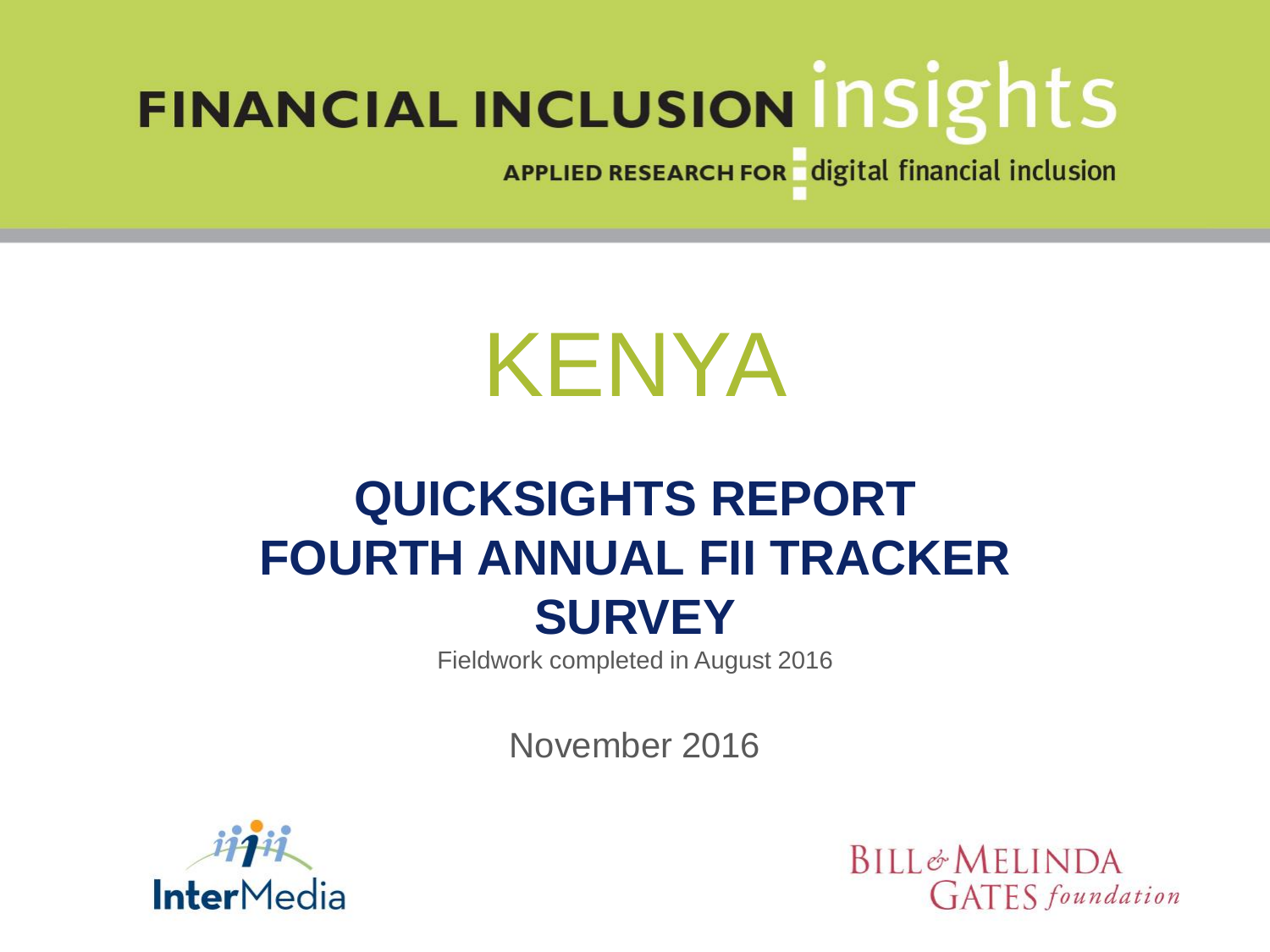APPLIED RESEARCH FOR digital financial inclusion

#### **KENYA**

### **Key definitions**

**Access to financial accounts** – Access to a bank account or mobile money account means a respondent can use bank/mobile money services either via their own account or via an account of another person.

**Active account holder** – An individual who has a registered account and has used it in the last 90 days.

**Advanced DFS use** – Advanced use of digital financial services includes activities beyond basic cash-in/cash-out and person-to-person transfers (e.g., savings, bill pay, investment, insurance).

**Adults with DFS access** – Adults (15+) who either own a DFS account or have access to someone else's account.

**Below the poverty line** – In this particular study, adults living on less than \$2.50 per day, as classified by the Grameen PPI.

**Cooperative** – Typically, a business or other professional organization that is owned and run jointly by its members, who share profits or benefits. Cooperatives can release some of the profits/funds as loans to its members.

**Credit-only nonbank financial institutions** – Financial institutions that only disburse loans to their customers.

**Digital financial services (DFS)** – Financial services provided through an electronic platform (mobile phones, electronic cards, the internet). **Financial inclusion** – Included individuals are those who have an account with an institution that provides a full suite of financial services

and comes under some form of government regulation. Services include savings, money transfers, insurance or investment. Institutions that only offer loans to consumers, such as some MFIs, are not considered to be full-service institutions.

**Full-service nonbank financial institutions** – Nonbank financial institutions that offer their customers at least one of the following services: savings, money transfers, insurance, or investment.

**Grameen Progress out of Poverty Index (PPI)** – A poverty measurement tool from the Grameen Foundation wherein a set of country-specific questions are used to compute the likelihood that a household is living below the poverty line.

**Microfinance institution (MFI)** – An organization that offers financial services to low income populations. Almost all give loans to their members, and many offer insurance, deposit and other services.

**Mobile money (MM)** – A service in which a mobile phone is used to access financial services.

**Nonbank financial institution (NBFI)** – A financial organization that is not formally licensed as a bank or a mobile money provider, but whose activities are regulated, at least to some extent, by the central bank within the country. Such financial institutions include microfinance institutions (MFI), cooperatives, Post Office (Savings) Banks and savings and credit cooperatives (SACCOs).

**Post Office (Savings) Bank** – A bank that offers savings and money transfers and has branches at local post offices.

**Savings and credit cooperative (SACCO)** – A unique member-driven, self-help group owned and managed by its members, who have a common bond. Its main purpose is to build up funds through regular contributions by each member, with the aim of providing affordable credit and collective investments for its members.

**Urban/rural** – Urban and rural persons are defined according to their residence in urban or rural areas as prescribed by the national bureau of statistics.

**Value-added services** - These are non-core financial services that go beyond the standard services provided by financial institutions.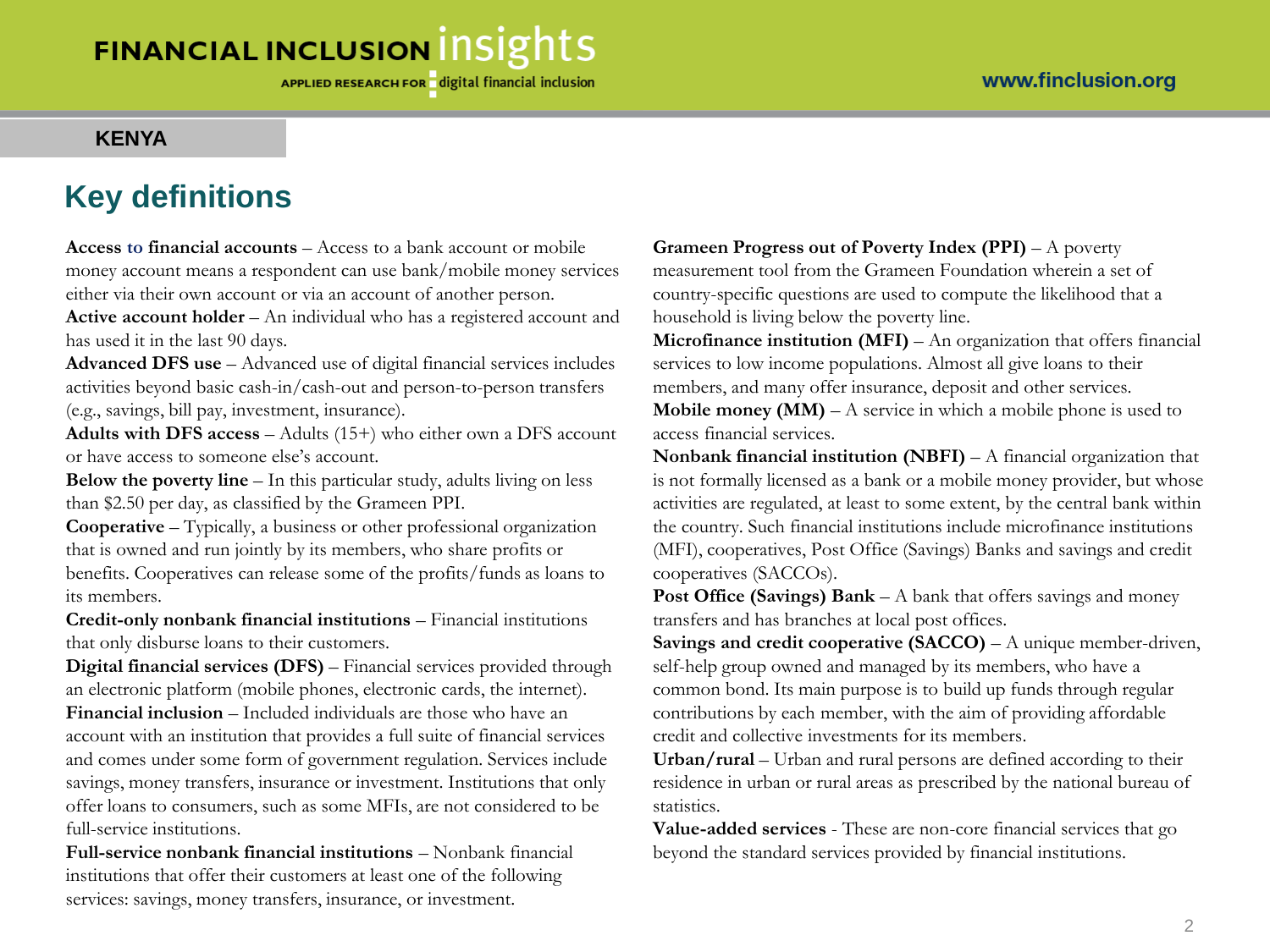#### **KENYA**

### **Country context**

- **Kenya continues to make deliberate efforts to increase the level of financial inclusion and strengthen confidence in the financial sector.** 
	- Despite having relatively advanced financial markets, Kenya has one of the highest returns-on-equity for banks in the African continent. In August 2016, Kenyan president Uhuru Kenyatta signed new legislation intended to give more Kenyans access to credit. The law sets an interest rate cap on loans at 4 points above the central bank's lending rate, and sets interest rates on savings deposits at a rate no lower than 4 points below the central bank's lending rate. This bold step was taken despite concerns from several top government officials that the legislation would damage access to credit.
	- Since taking over as governor of the Central Bank of Kenya (KCB) in June 2015, Dr. Patrick Julius Njoroge's tenure has been marked by aggressive supervision of Kenya's commercial banks. This oversight has resulted in the closure of three banks: Imperial Bank, Dubai Bank and Chase Bank. Chase Bank was reopened but placed under receivership and is managed by the KCB.
	- Following the decrease in the interest rates on bank loans, SACCOs, which traditionally have offered loans at lower interest rates than banks, also cut their interest rates in an effort to remain competitive and maintain their edge over banks.
	- More NBFIs are obtaining licenses from the CBK to operate as banks. In June 2015, CARITAS Microfinance Bank became the 12<sup>th</sup> microfinance bank to be licensed, offering a full range of services with a focus on the unbanked and underbanked. (Source: http:caritas-mfb.co.ke/index.php/2015/06/15/caritas-microfinance-bank-licensed)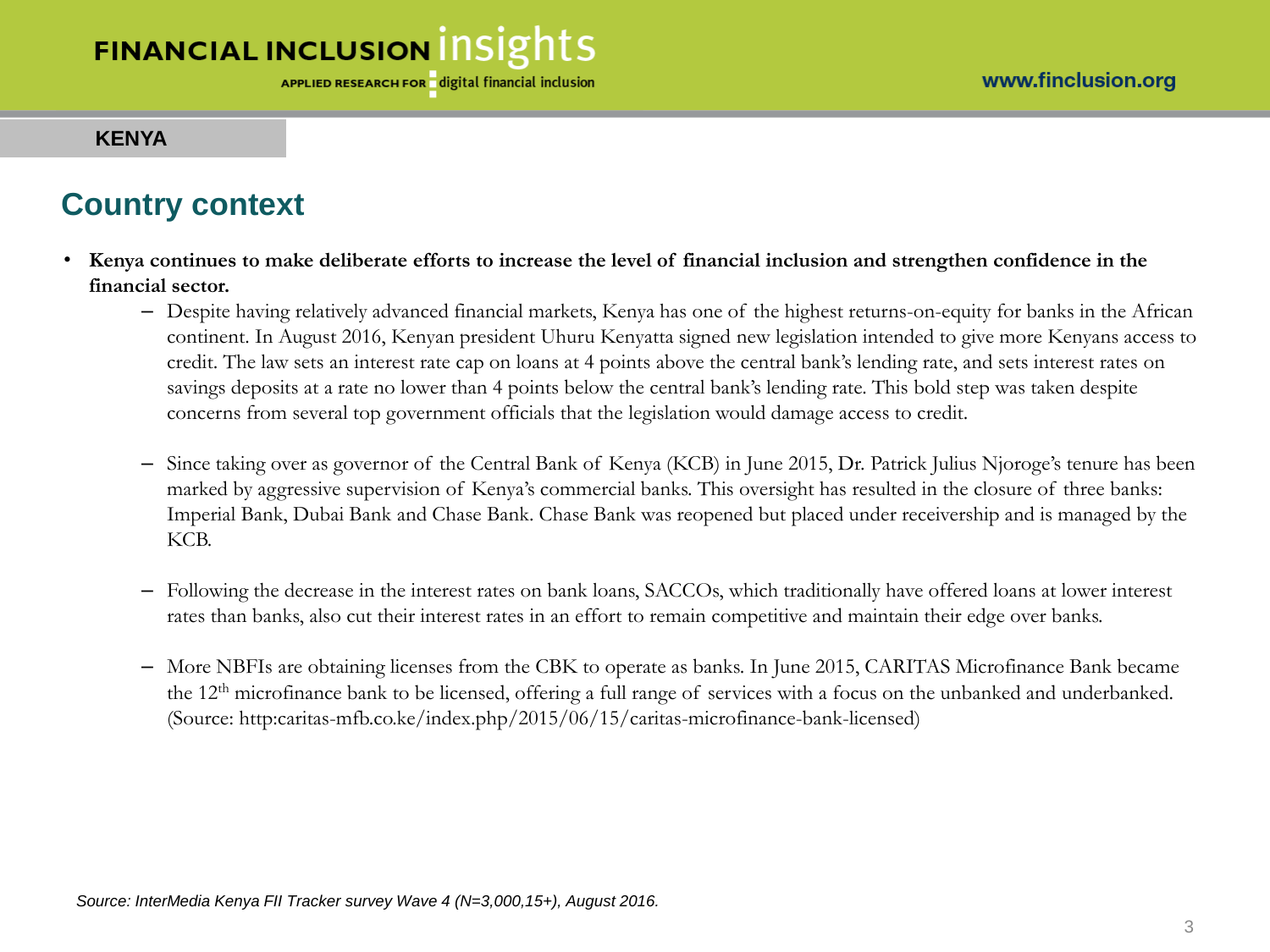#### **KENYA**

### **Country context**

- **Financial service providers are finding innovative ways to expand mobile-enabled financial inclusion, including through two different models: partnerships between banks and mobile network operators (MNOs), and banks that run a Mobile Virtual Network Operator (MVNO), which allows them to offer all of their financial services through a mobile platform.**
	- Kenya Commercial Bank (KCB) M-PESA, a mobile-based banking product offered through a partnership with Safaricom, was launched in March 2015. Among other services, KCB-M-PESA accounts give customers access to loans via their mobile phones. Reports from the Central Bank of Kenya (CBK) and from the recent FII tracker survey, show the product has taken off, and the number of accounts is growing rapidly.
	- Equity Bank launched MVNO Equitel, registered under Finserve Africa, in July 2015. Initially, Equitel used a thin-SIM technology that would have allowed the Equitel SIM to be placed on top of other providers' SIM cards. Providers have challenged this and, as of November 2016, the issue is under legal consideration. As a result, Equitel provides their own SIM cards to their customers, which combine access to both banking and telecommunications services. This gives customers the ability to take advantage of all banking services through a mobile network. Reports from the CBK and the recent FII surveys show the service is currently seeing tremendous growth, and has now eclipsed players like Airtel, Orange Money and Mobikash.
	- Equity Bank is driven by the desire to ensure Kenyans have access to digital banking platforms. They partnered with software giant Oracle to deploy a Bank 3.0 approach, featuring a number of digital products such as Eazzy Pay, Eazzy App, Eazzy Loan, Eazzy bank account and Eazzy Chama.
	- The most recent competitor to challenge M-PESA, currently the largest mobile money provider in Kenya, is mVisa,\* which launched a mobile-phone application to enable cashless transactions in Kenya. It is interoperable and not dependent on a bank and not dependent on a mobile operator. Users of mVisa make payments by scanning a unique merchant Quick Response, or QR, code using their smartphones.

*Source: InterMedia Kenya FII Tracker survey Wave 4 (N=3,000,15+), August 2016.* \*mVisa is not covered in this survey because the product only came into the market in September 2016.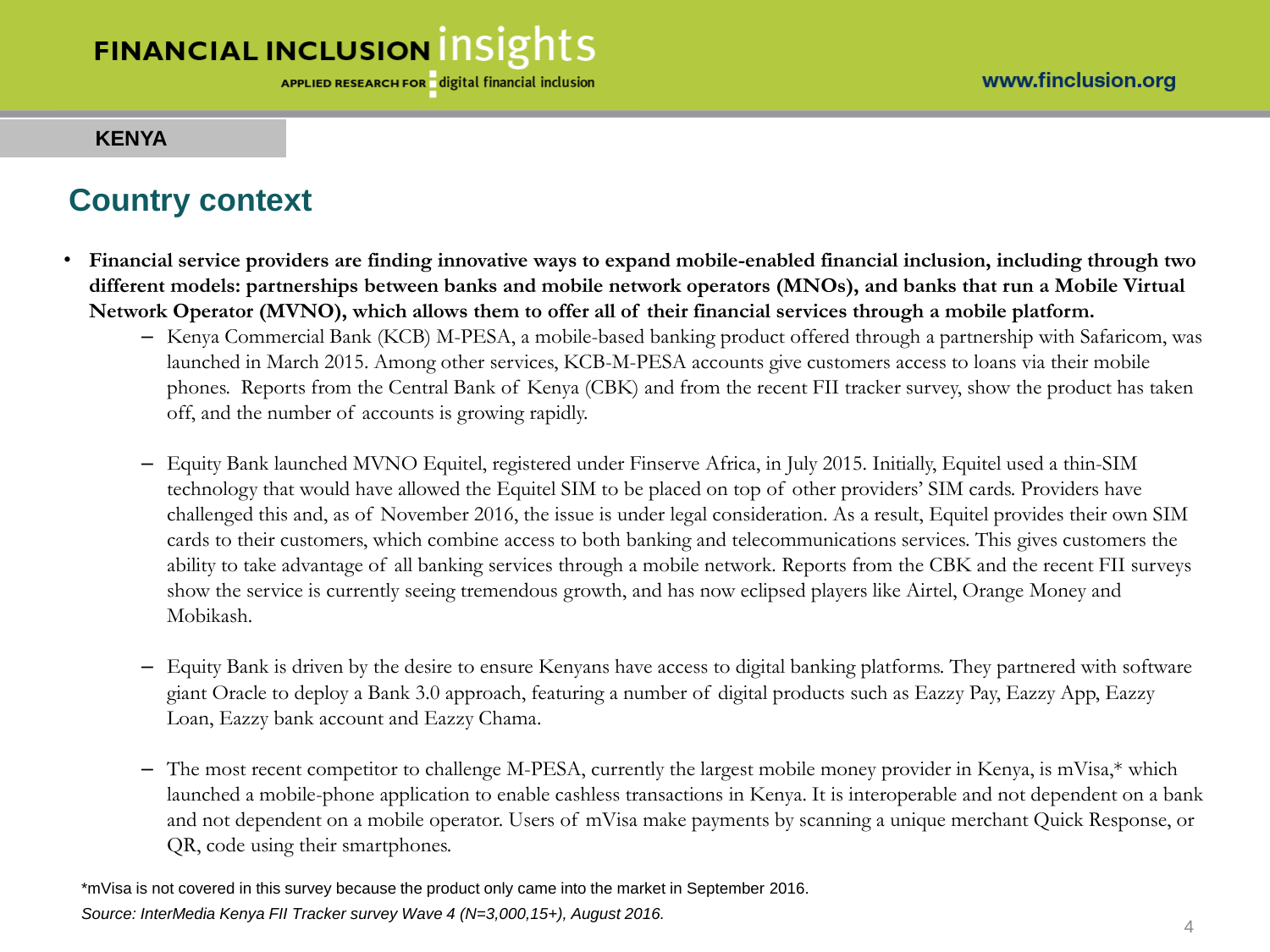### **KENYA**

### **Notable statistics**

- **Close to seven in 10 Kenyans are financially included, driven by mobile money.** 
	- The overall level of financial inclusion remained static at 69 percent between 2015 and 2016.
	- The size of the population of digital stored-value account holders was little changed from 2015, showing a decrease of one percentage point from 62 to 61 percent.
- **The market for financial services continues to deepen; the use of advanced mobile money and bank services increased significantly from 2015 to 2016.** 
	- Use of mobile money advanced services increased by 10 percentage points (61 percent to 71 percent) among active account holders.
	- Use of advanced bank services among active users increased by 7 percentage points (81 percent to 88 percent).
	- Use of digital stored-value accounts to access other services beyond basic wallet, person-toperson transfers and bill payment increased by 5 percentage points (37 percent to 42 percent).
- Usage of NBFIs showed a decline of two percentage points. This is likely a result of more MFIs obtaining licenses to operate as banks, which shifted their accounts to the banking industry. The portion of the population living under the \$2.50/day poverty line now stands at 44 percent, down from 50 percent in 2015.
- **Kenya is showing increased receptiveness to new models of mobile-enabled financial inclusion.** 
	- Use of value-added services among active users increased rapidly from 2015 to 2016, growing by an average of over 10 percentage points for the five major services measured. Equitel and KCB-MPESA value-added products have seen a fast uptake by consumers, growing their customer base by 12 percent and 10 percent since 2015, respectively.
	- With an increased consumer preference for mobile services, increased levels of proximity to agents, and legislation that allows mobile money providers to share agents, the prevalence of usage of mobile money and additional services is likely to increase even further.

\*Financial inclusion is defined as individuals having accounts with institutions offering financial services beyond credit. Overlap representing those who have multiple kinds of financial accounts is not shown.

*Source: InterMedia Kenya FII Tracker survey, Wave 4 (N=3,000,15+), August 2016.* <sup>5</sup>

### **2016: Financial Inclusion\***

(Shown: Percentage of Kenyan adults, N=3,000)

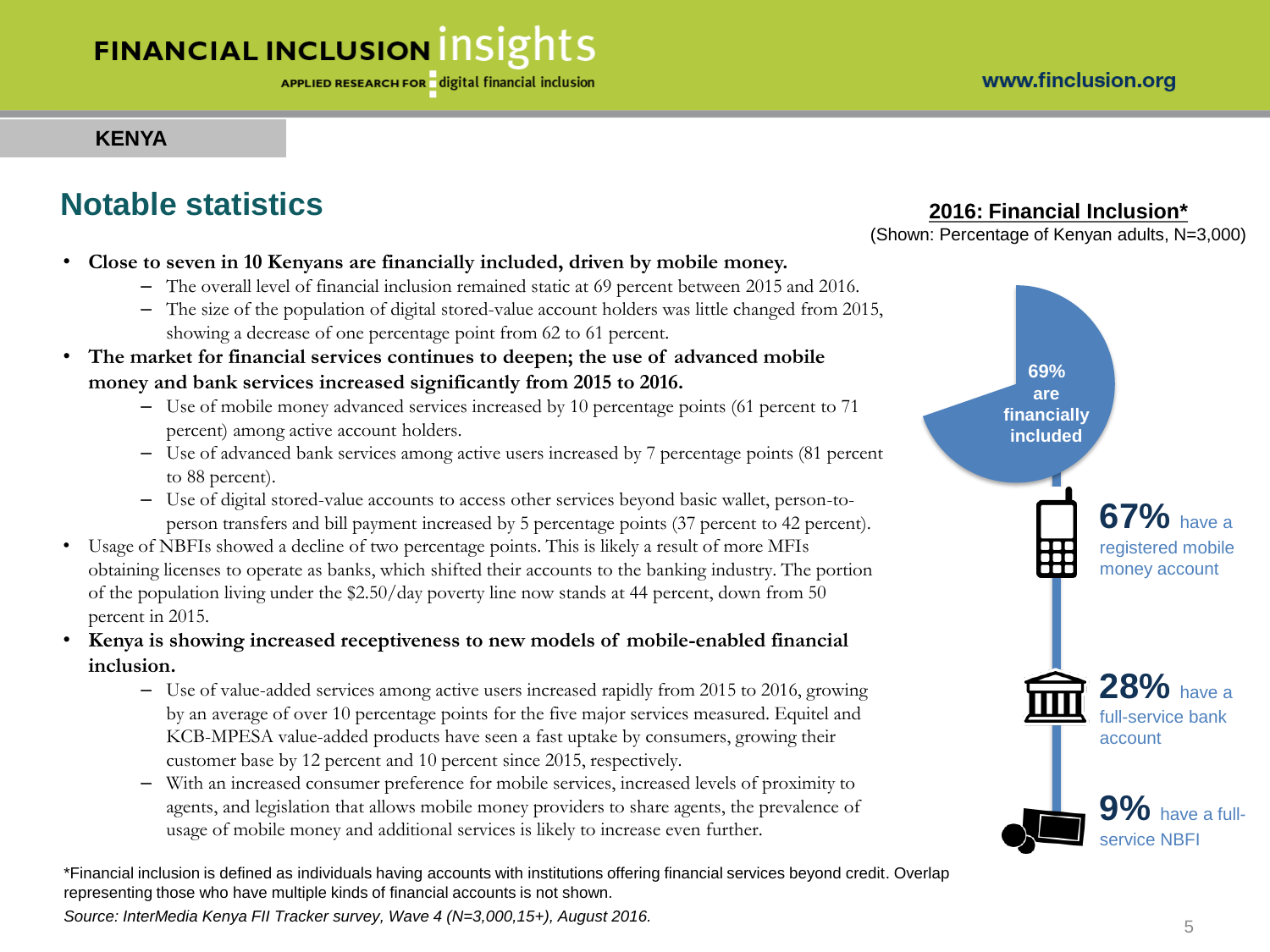APPLIED RESEARCH FOR digital financial inclusion

**KENYA**

### **At-a-glance: Financial inclusion is still driven by mobile money; NBFI usage is giving way to bank usage as more NBFIs are licensed to operate as banks**



 $\blacksquare$  2013 (N=3,000)  $\blacksquare$  2014 (N=2,995)  $\blacksquare$  2015 (N=2,994)  $\blacksquare$  2016 (N=3,000)

NBFIs were not included in 2013 survey. Types of account ownership are not mutually exclusive. \*A registered account used in the last 90 days. *Source: InterMedia Kenya FII Tracker surveys Wave 1 (N=3,000, 15+), September-October 2013; Wave 2 (N=2,995, 15+), September 2014; Wave 3 (N=2,994, 15+), September 2015, Wave 4 (N=3,000,15+), August 2016.* 6

www.finclusion.org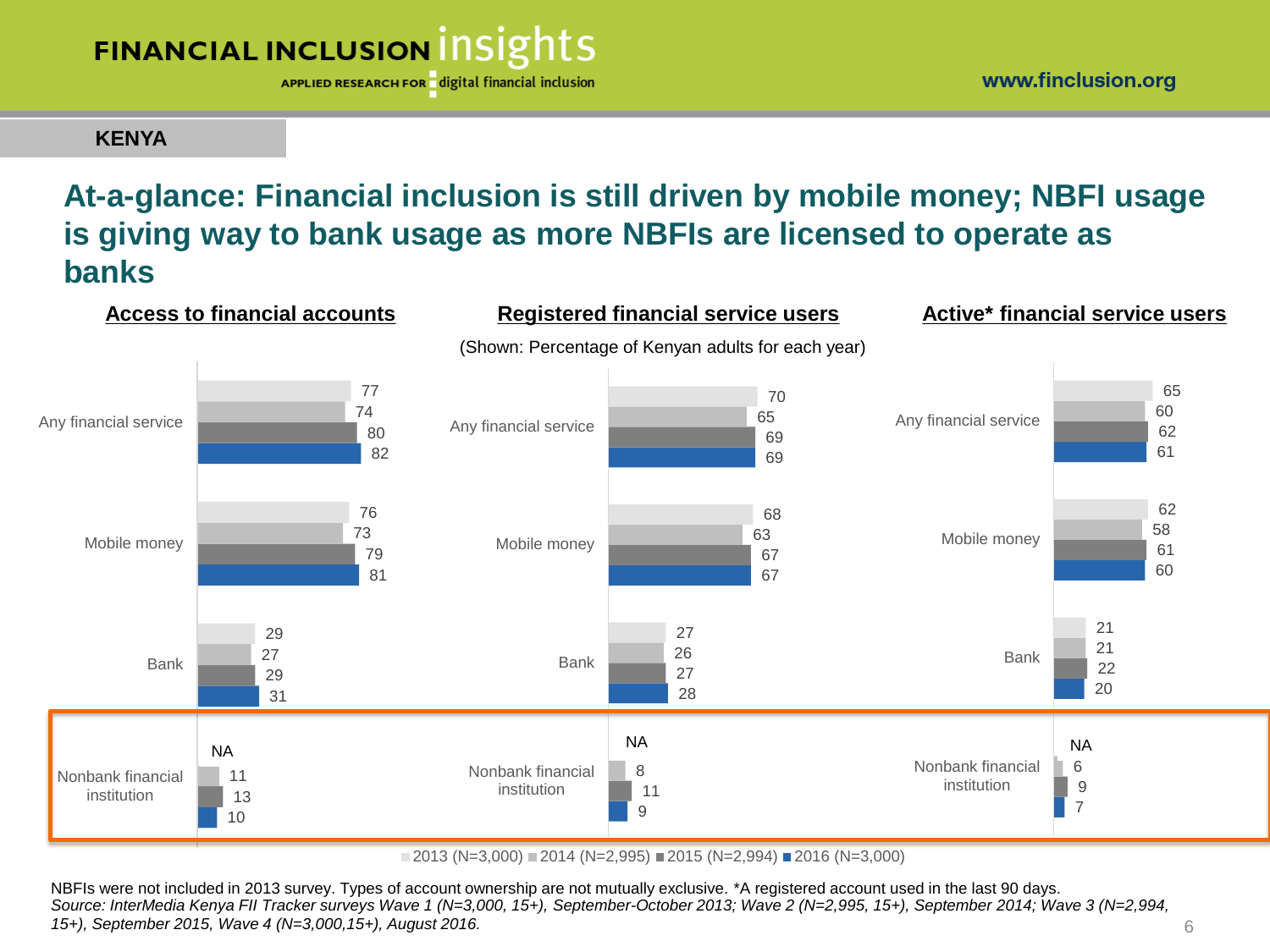APPLIED RESEARCH FOR digital financial inclusion

#### **KENYA**

### **FII Kenya Tracker survey details**

#### Survey Summary

- Annual, nationally representative survey  $(N=3,000)$  of Kenyan adults aged 15+
- Face-to-face interviews lasting, on average, 80 minutes
- Fourth survey (Wave 4) conducted from August 4-August 27, 2016
- Tracks trends and market developments in DFS by comparison with the information gathered in the first survey conducted in 2013, the second survey conducted in 2014, and the third survey in 2016

#### Data Collection

- Basic demographics and poverty measurement (Grameen Progress Out of Poverty Index\*)
- Access/use of mobile devices
- Access/use of mobile money
- Access/use of formal financial services (e.g., bank accounts)
- Access/use of semi-formal and informal financial services (e.g., MFI, SACCO, cooperatives, self-help groups)
- Financial literacy and preparedness
- General financial behaviors

*\*Grameen Progress Out of Poverty Index was modified to exclude frying pans as they showed a sudden increase in numbers.*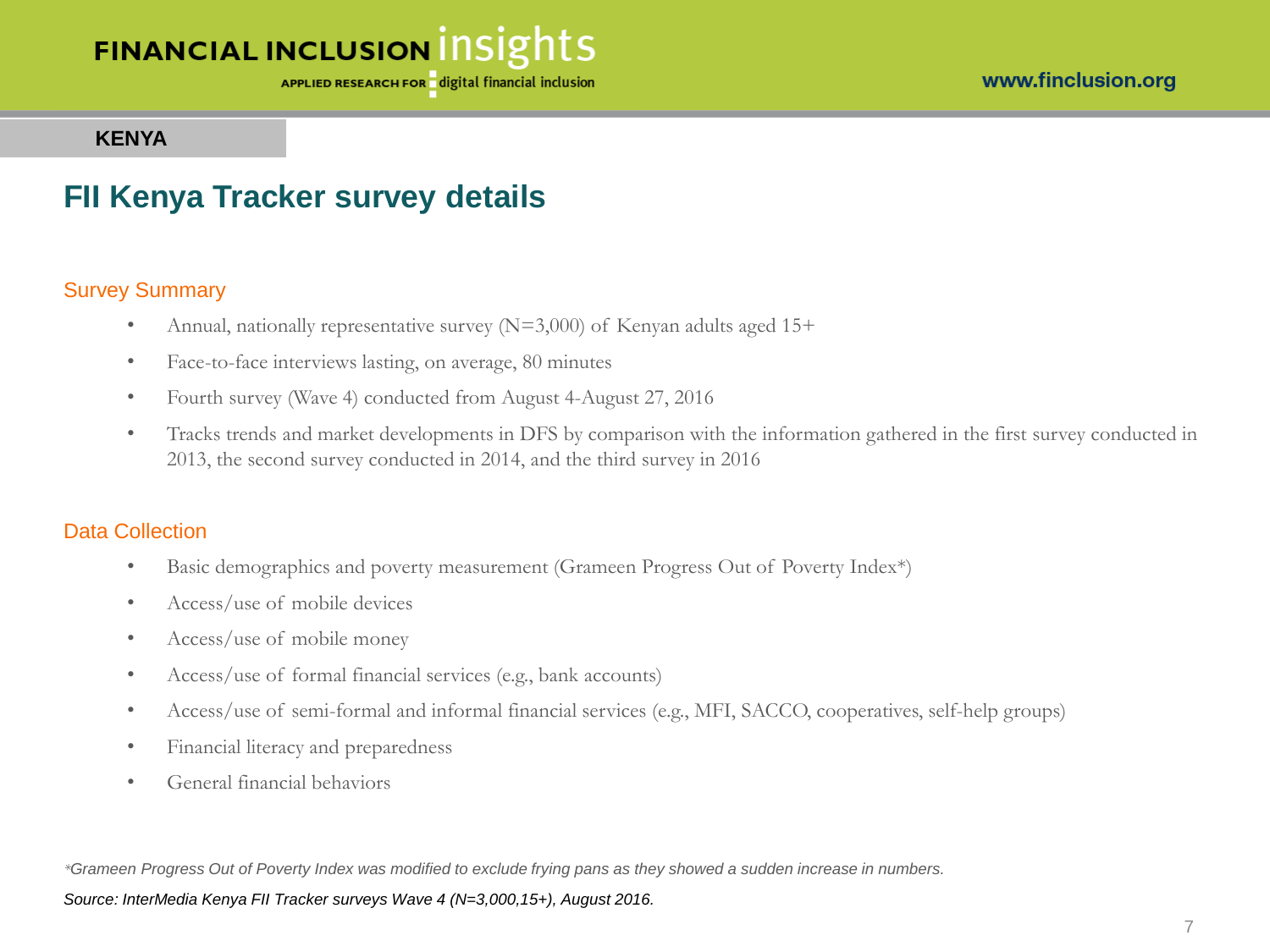#### www.finclusion.org

# FINANCIAL INCLUSION INSIGHTS

APPLIED RESEARCH FOR digital financial inclusion

#### **KENYA**

*.*

### **Survey demographics**

|                                   |        | % of survey |                 |                       |
|-----------------------------------|--------|-------------|-----------------|-----------------------|
| <b>Gender</b>                     |        |             | Age             |                       |
|                                   | Male   | 49%         |                 | $15 - 24$             |
|                                   | Female | 51%         |                 | 25-34                 |
| Geography                         |        |             |                 | 35-44                 |
|                                   | Urban  | 36%         |                 | 45-54                 |
|                                   | Rural  | 64%         |                 | $55+$                 |
| <b>Income</b>                     |        |             | <b>Aptitude</b> |                       |
| Above the \$2.50/day poverty line |        | 56%         |                 | <b>Basic literacy</b> |
| Below the \$2.50/day poverty line |        | 44%         |                 | <b>Basic numeracy</b> |

|           | % of survey |                 |                       | % of survey |
|-----------|-------------|-----------------|-----------------------|-------------|
|           |             | <b>Age</b>      |                       |             |
| Male      | 49%         |                 | 15-24                 | 36%         |
| Female    | 51%         |                 | 25-34                 | 26%         |
|           |             |                 | 35-44                 | 16%         |
| Urban     | 36%         |                 | 45-54                 | 11%         |
| Rural     | 64%         |                 | $55+$                 | 12%         |
|           |             | <b>Aptitude</b> |                       |             |
| erty line | 56%         |                 | <b>Basic literacy</b> | 86%         |
| erty line | 44%         |                 | <b>Basic numeracy</b> | 98%         |

Figures are weighted to reflect national census data demographics.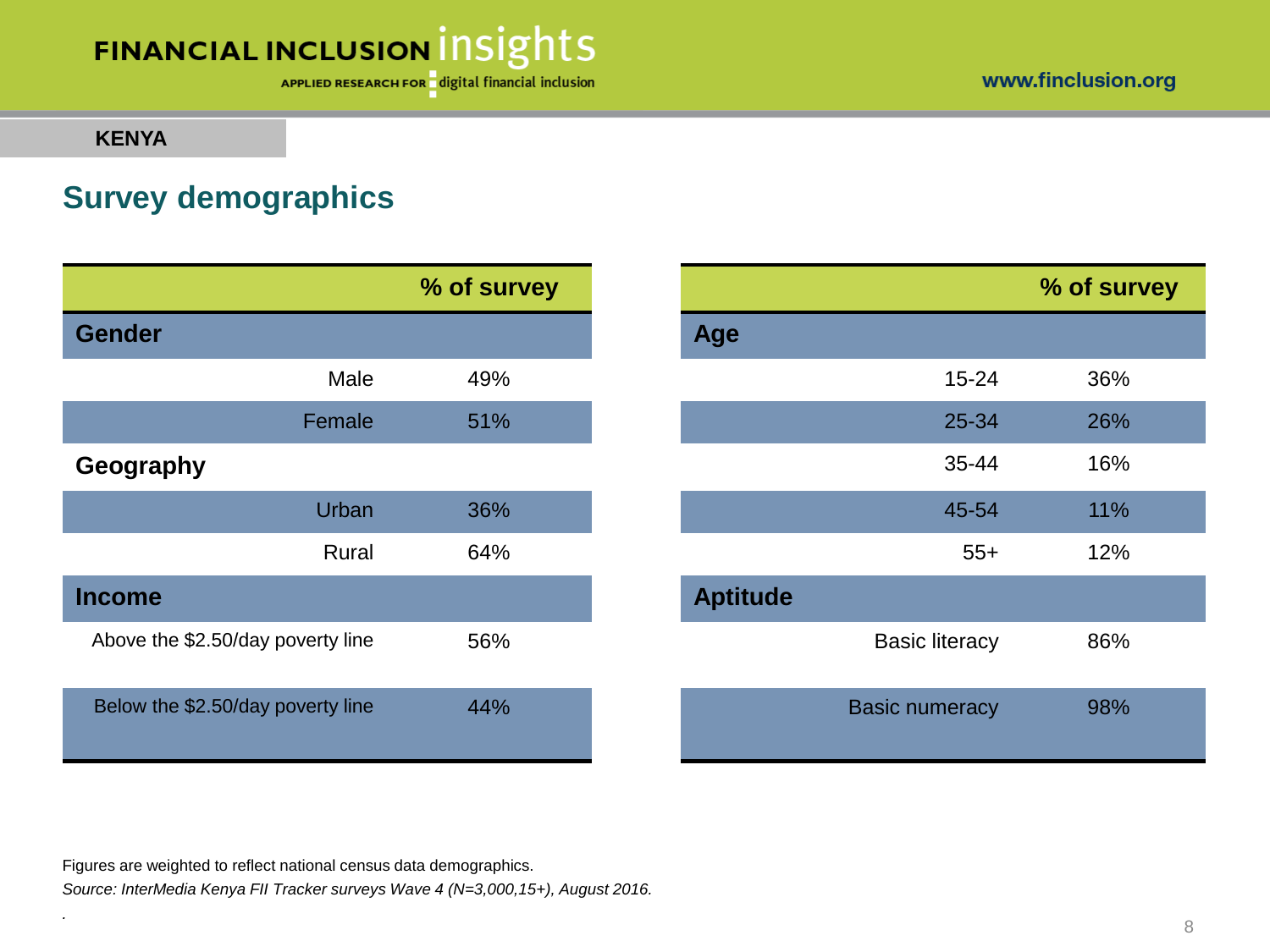

www.finclusion.org

### **KENYA**

*.*

### **Sixty-nine percent of Kenyans are financially included; mobile money continues to be the main driver of financial inclusion**



\*Overlap representing those who have multiple kinds of financial accounts is not shown. \*\*Throughout this report, bank account holders are those who have accounts at full-service institutions, unless otherwise noted.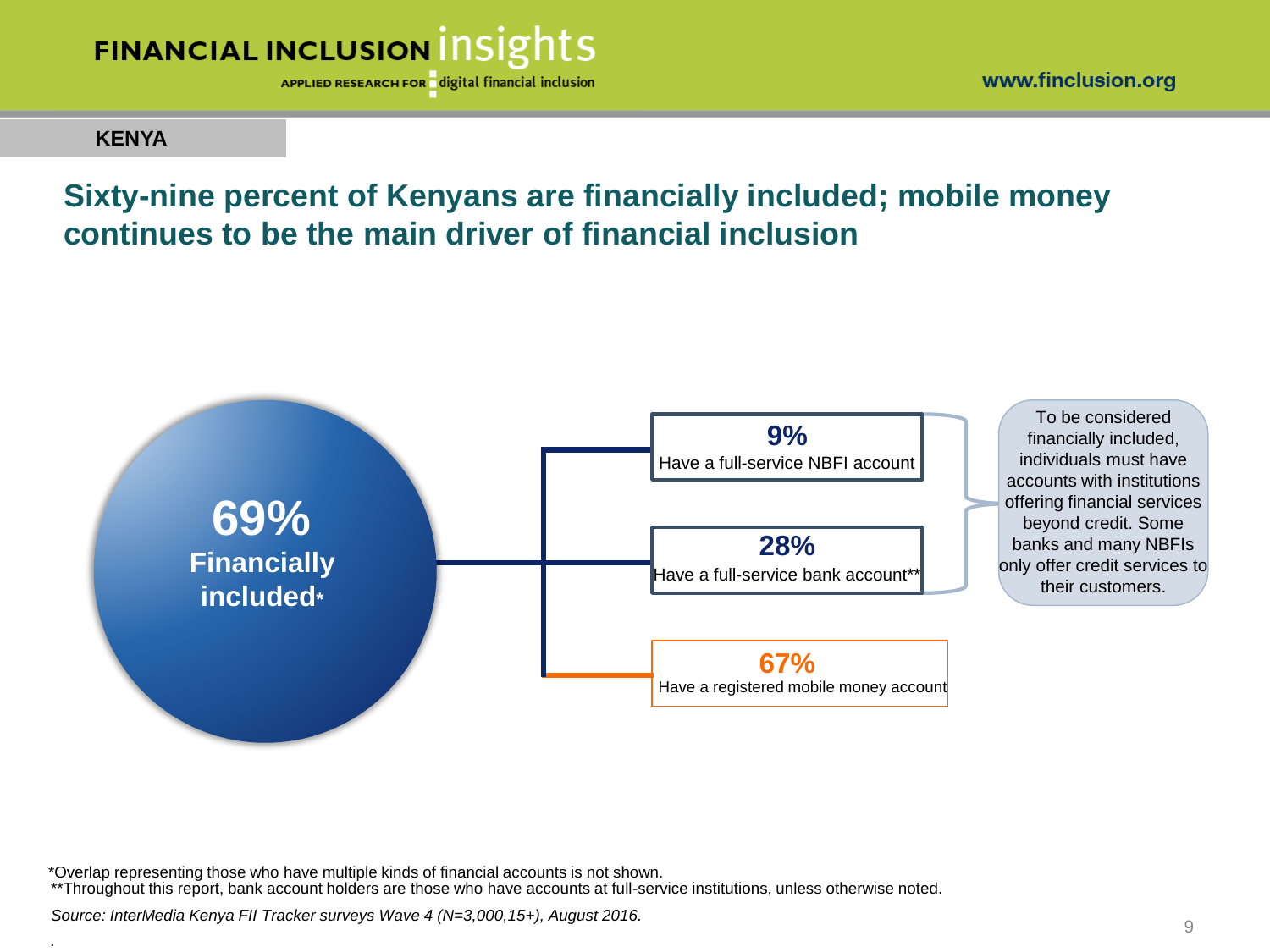

**KENYA**

### **Access to financial accounts increased marginally; NBFI account access experienced a slight decrease**





(Shown: Percentage of Kenyan adults for each year)

Types of accounts are not mutually exclusive.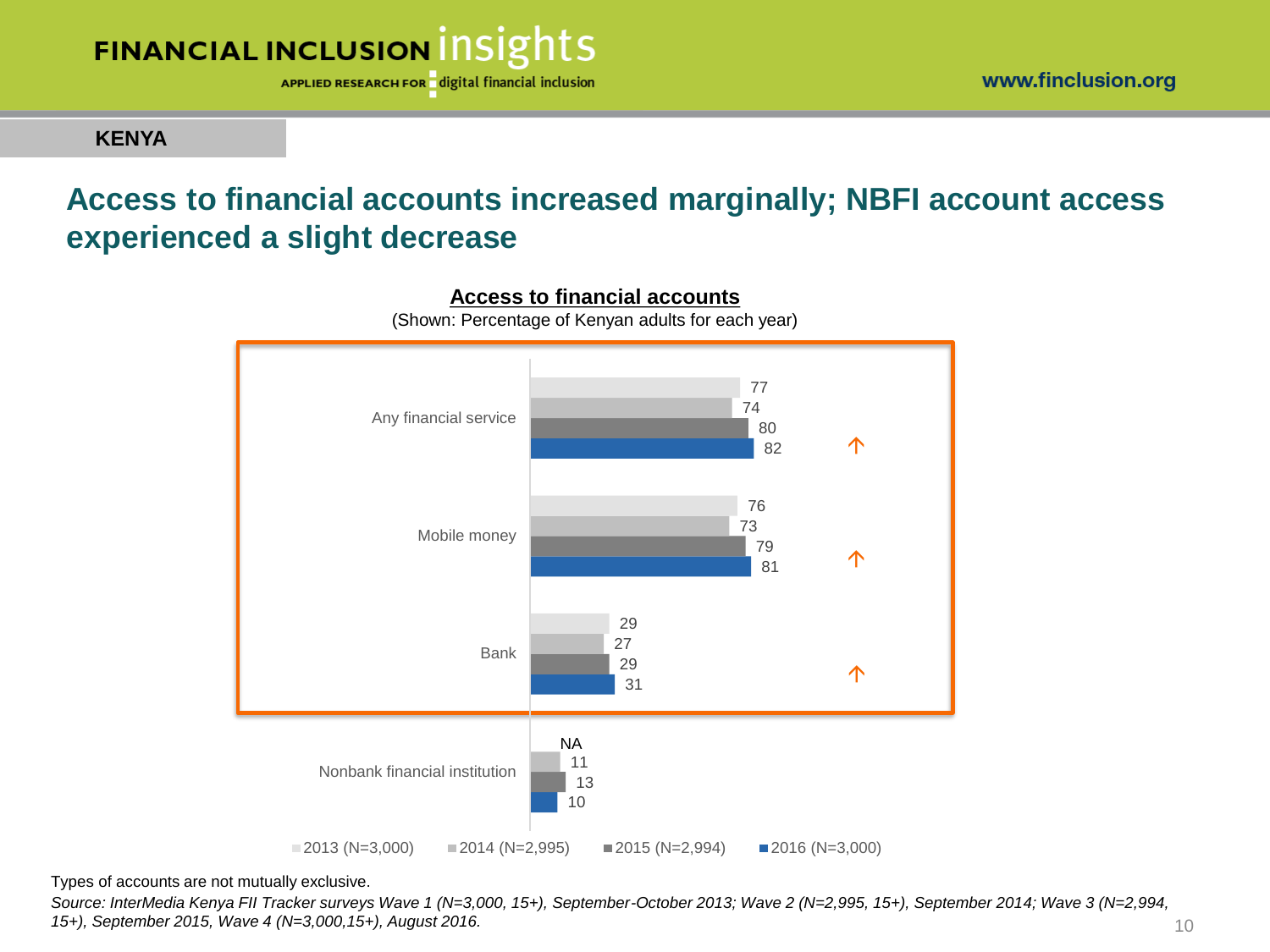

**KENYA**

### **Financial inclusion remained static in 2016 from the prior year; more than three in 10 are still excluded**





(Shown: Percentage of Kenyan adults for each year)

Types of accounts are not mutually exclusive.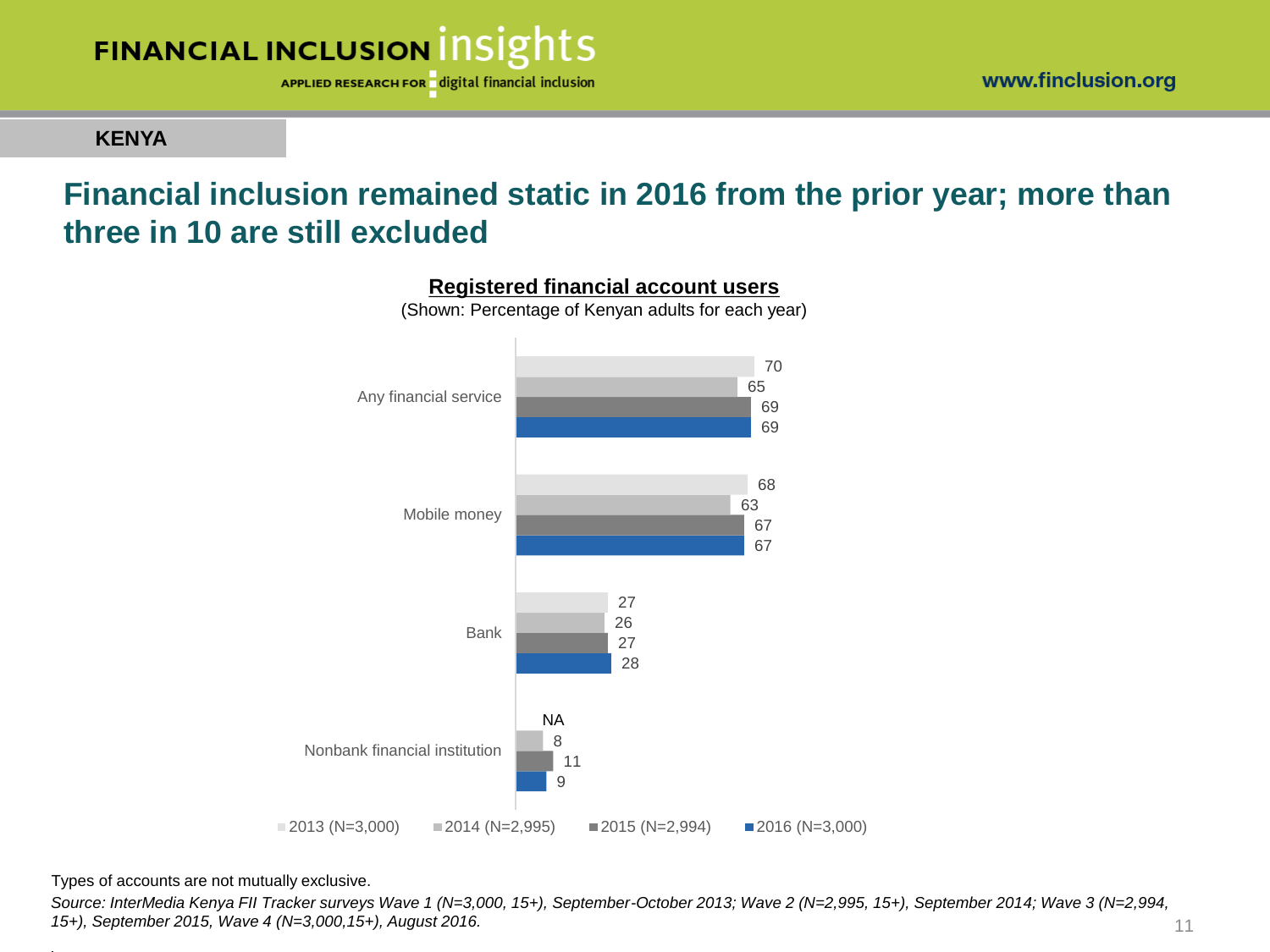

#### **KENYA**

### **Active use is highest among mobile money account holders, and fell among bank and NBFI account holders**

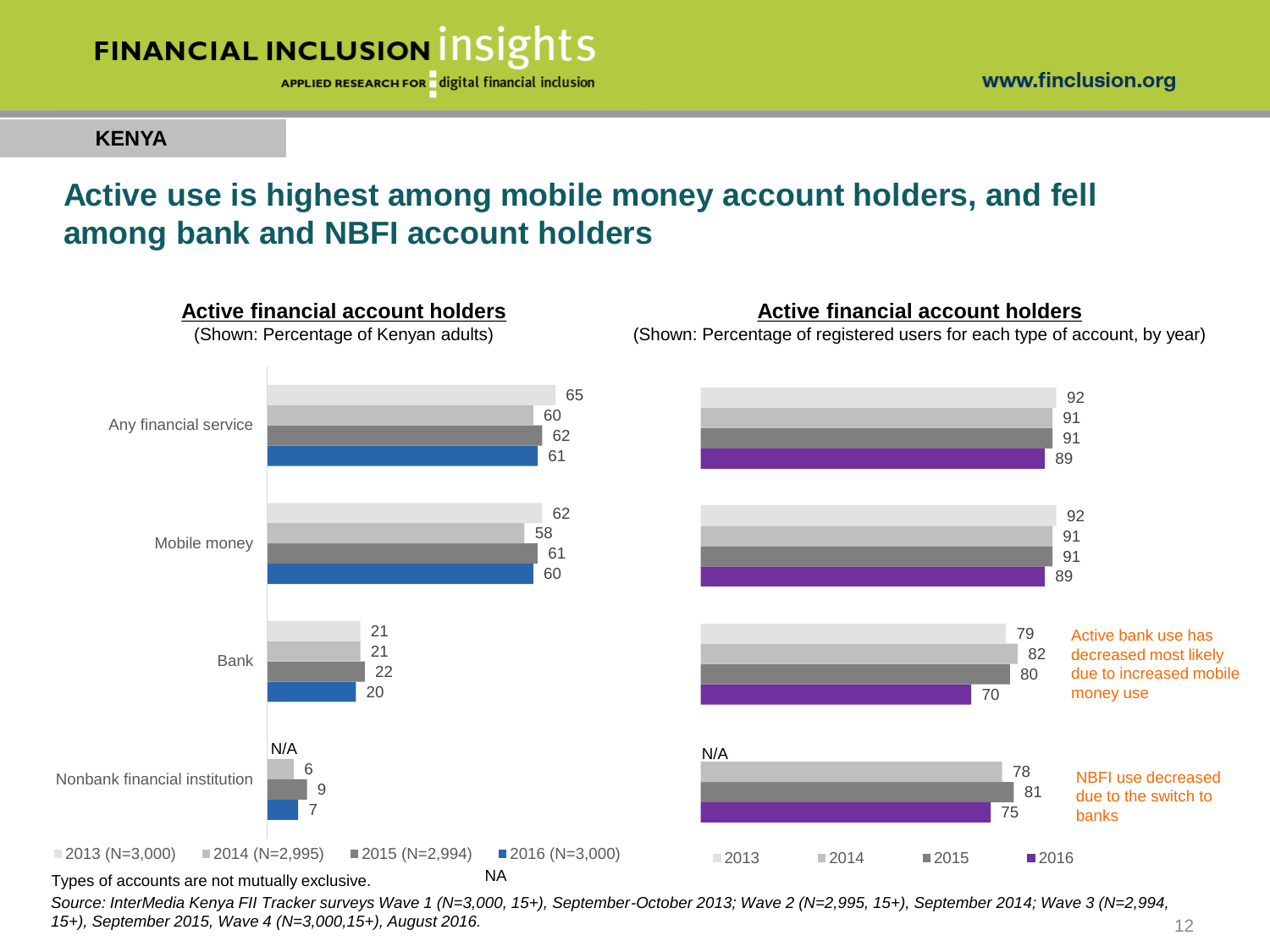

**KENYA**

### **Rapid increases in advanced usage of bank accounts, and especially mobile money accounts, shows a deepening in financial account usage**



Due to the changes in the questionnaire some data points may not be directly comparable across years. Obtaining airtime through mobile money is no longer considered an advanced activity.

*Source: InterMedia Kenya FII Tracker surveys Wave 1 (N=3,000, 15+), September-October 2013; Wave 2 (N=2,995, 15+), September 2014; Wave 3 (N=2,994, 15+), September 2015, Wave 4 (N=3,000,15+), August 2016.* 13

www.finclusion.org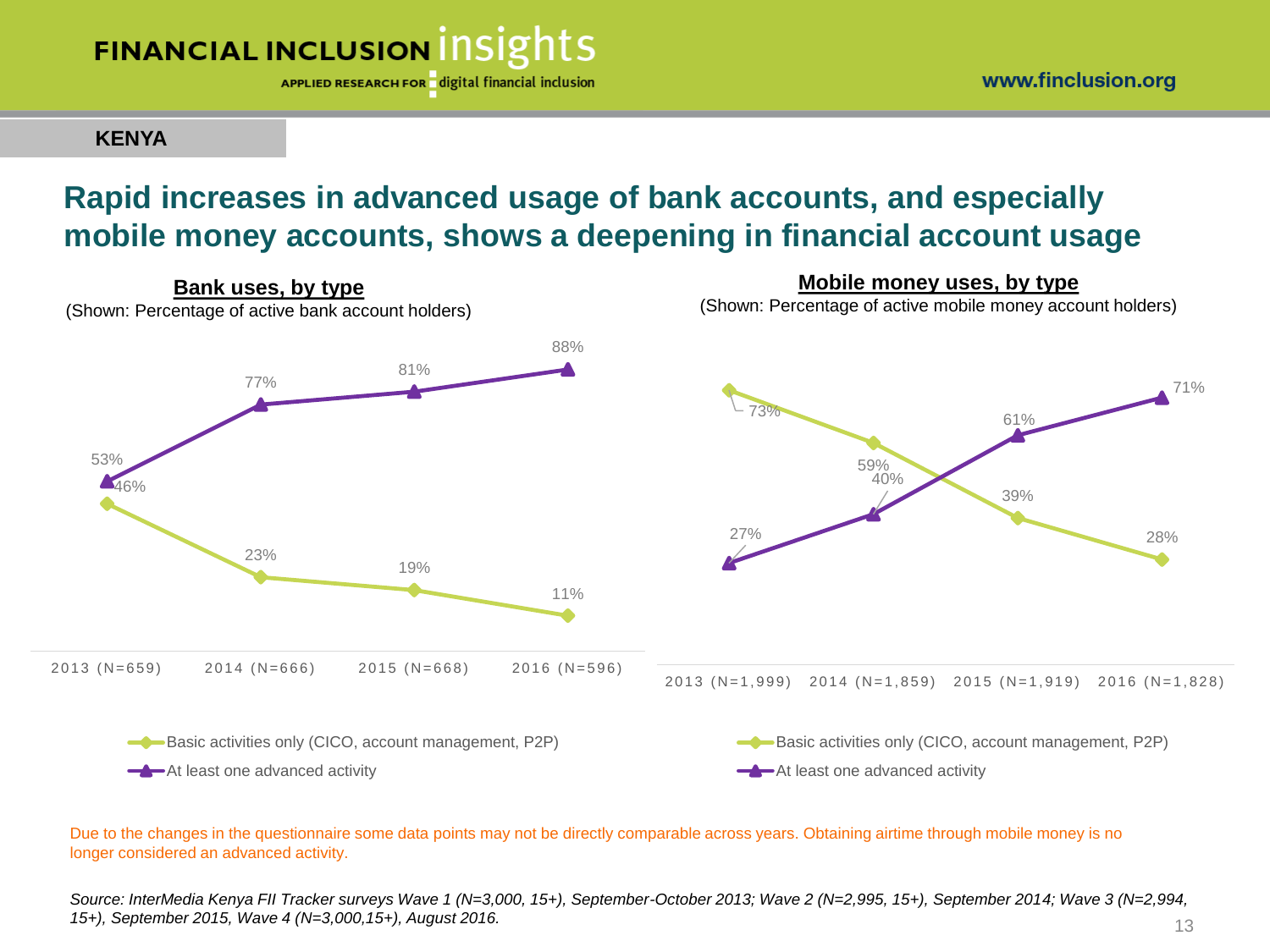

www.finclusion.org

### **KENYA**

### **Active usage is highest among consumers who are above the poverty line, urban, and male, and lowest among female, rural and poor consumers**



Active bank account holders Active mobile money account holders Active NBFI account holders All active financial account holders

Types of accounts are not mutually exclusive.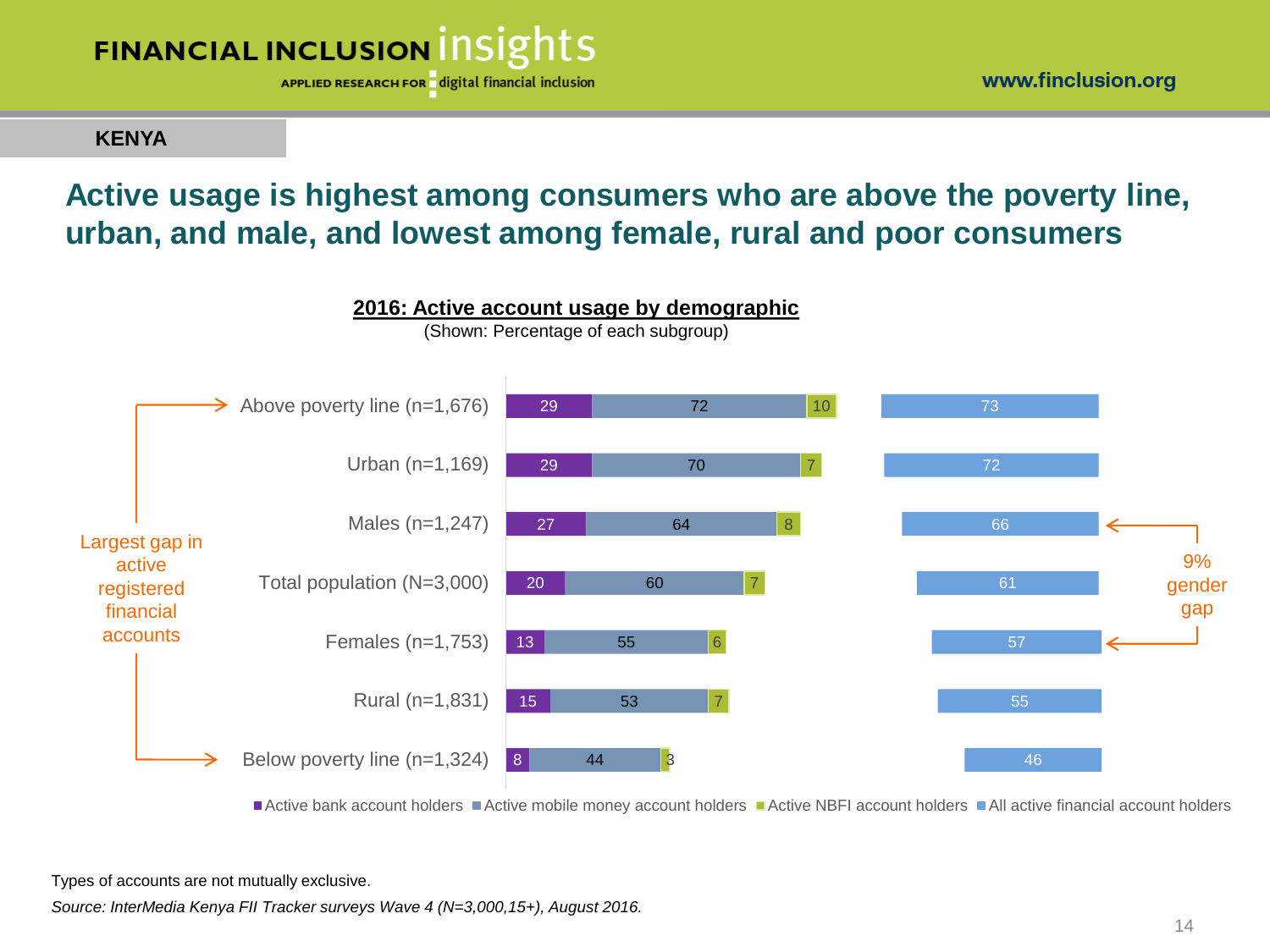

www.finclusion.org

#### **KENYA**

### **Nearly three-quarters of Kenyans report they live within a kilometer of a financial POS; access to mobile money agents is far more widespread vs. SACCOS and MFIs**



(Shown: Percentage of Kenyan adults, N=3,000)



Less than 1 km from home  $\blacksquare$  1-5 kms from home  $\blacksquare$  More than 5 kms from home  $\blacksquare$  Don't know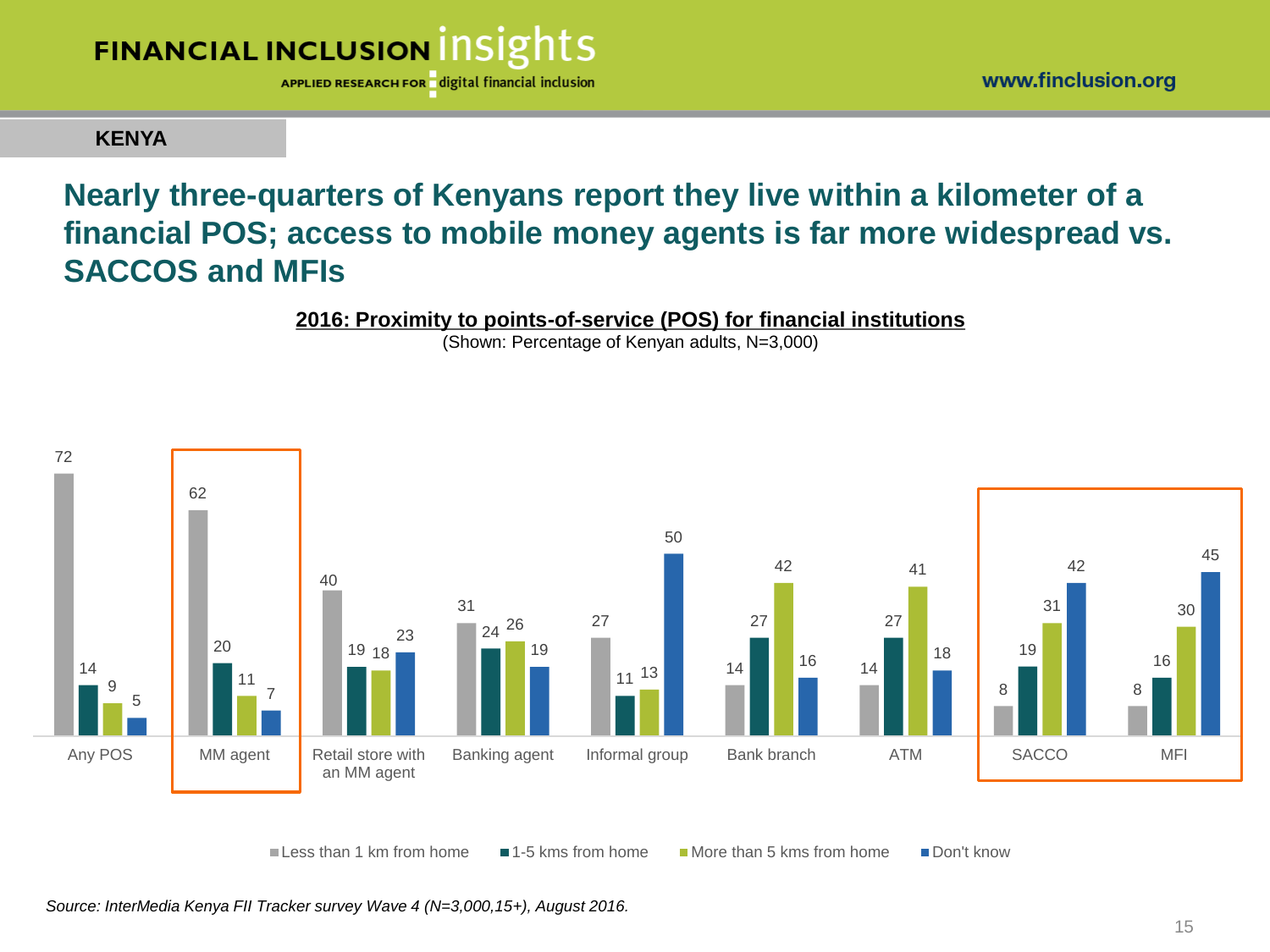

**KENYA**

### **Financial inclusion readiness is high across most indicators; ID prevalence has, however, remained well below the 2013 level**

**2016: Key indicators of preparedness for digital financial services** 

(Shown: Percentage of Kenyan adults, N=3,000)



\*Identification documents (ID) necessary for registering a mobile money or a bank account include one of the following: a national ID, passport, military ID or Drivers licence. Having an ID is usually highest during an election year, which was 2013.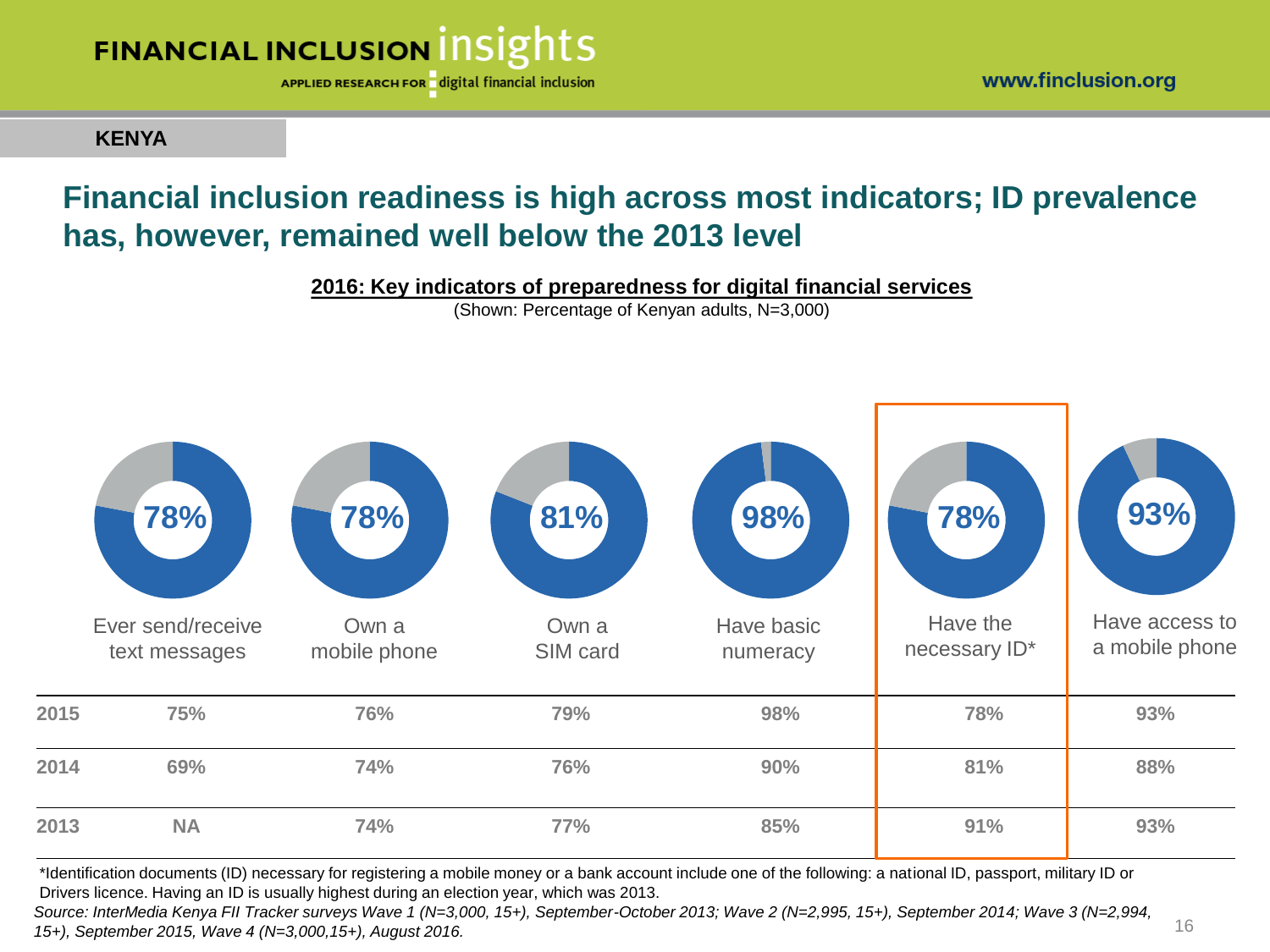APPLIED RESEARCH FOR digital financial inclusion

**KENYA**

### **The rate of awareness of mobile money has peaked; conversion from awareness to use continues to increase**



\*Aware of at least one mobile money provider \*\*Percentages add to 79% and 81% due to rounding.

*Source: InterMedia Kenya FII Tracker surveys Wave 2 (N=2,995, 15+), September 2014; Wave 3 (N=2,994, 15+), September 2015, Wave 4 (N=3,000,15+), August*  17 *2016.*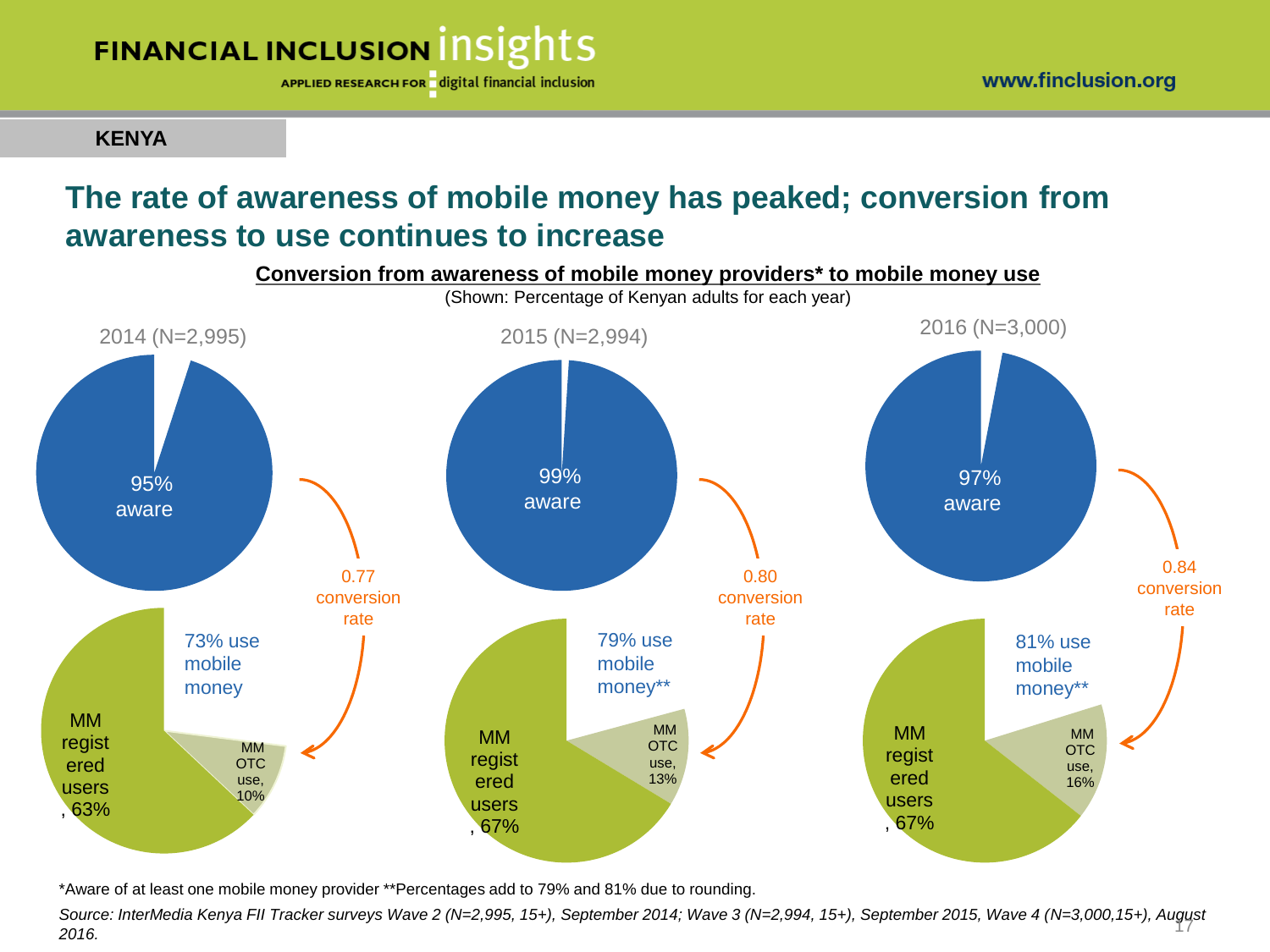

APPLIED RESEARCH FOR digital financial inclusion

#### **KENYA**

### **Nearly eight in 10 Kenyans own mobile phones and the majority are active users of registered mobile money accounts; fewer have completed the customer journey to monthly active use of advanced services**



#### \*Phone owners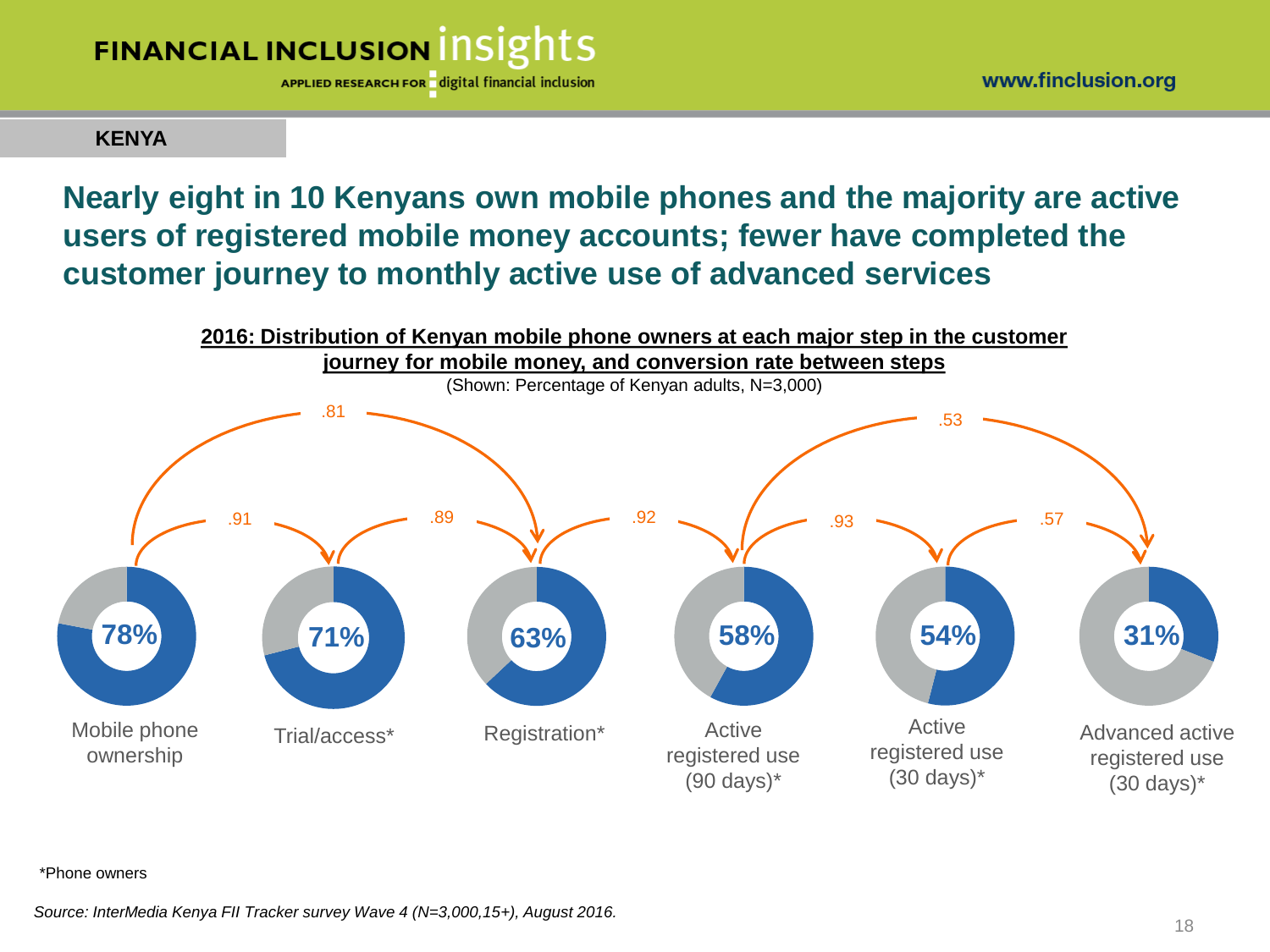

APPLIED RESEARCH FOR digital financial inclusion

#### **KENYA**

### **Little change in registered and active mobile money use was seen across most demographics, except for a small decrease among those above the poverty line**



#### **Demographic trends for active registered mobile money account use**

(Shown: Percentage of Kenyan adults who fall into each category\*)



\*Categories are not mutually exclusive.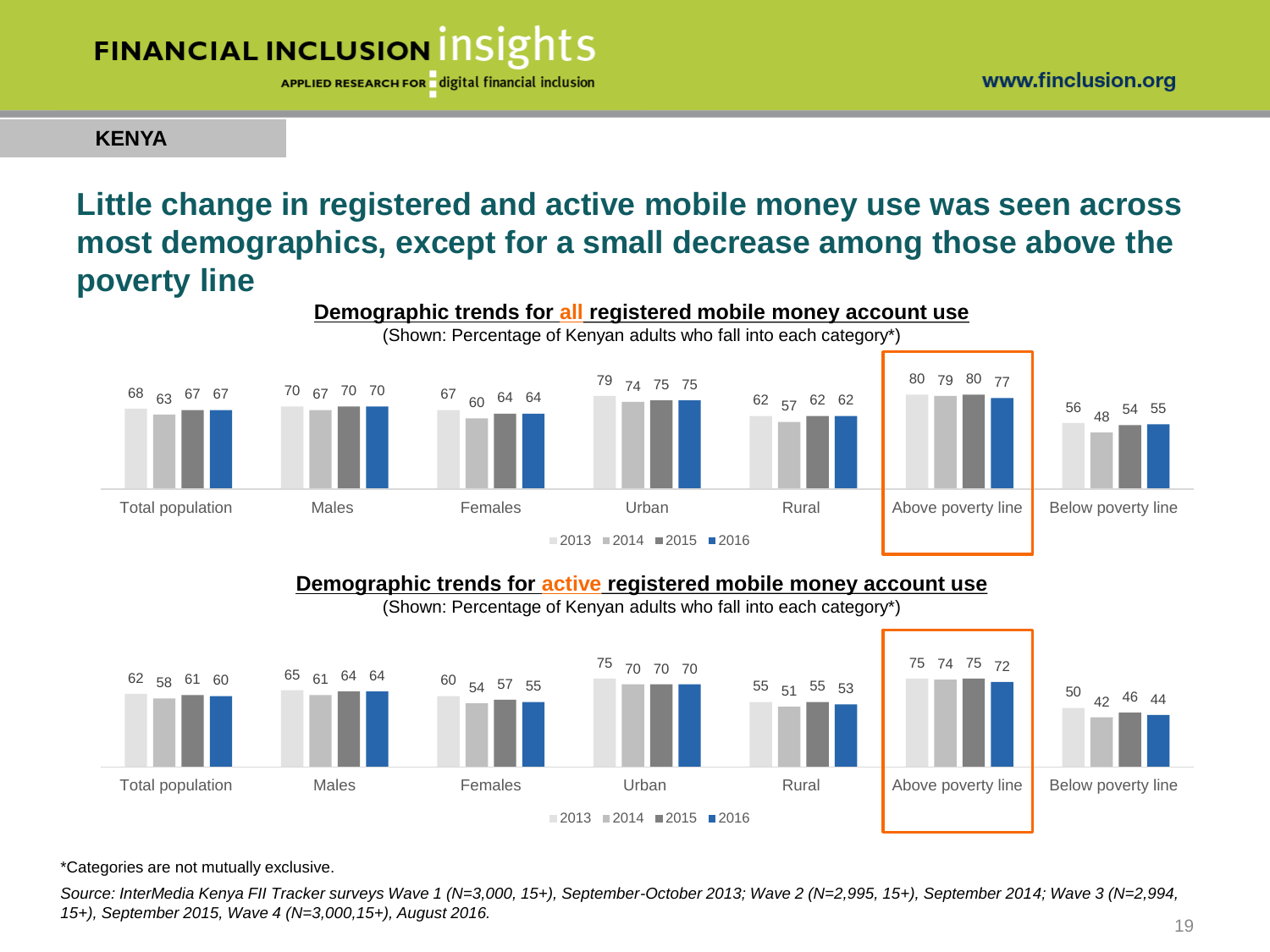APPLIED RESEARCH FOR digital financial inclusion

### **KENYA**

### **Seven in 10 active mobile money account holders use advanced services, with the biggest gains in receiving wages, paying for bills, and paying for goods and services**

of active mobile money account holders have used at least one advanced mobile money function

71%

vs. 61% in 2015 and 40% in 2014

| 2016: Advanced mobile money (MM) account uses<br>(Shown: Percentage of active mobile money account holders, n=1,828) |                                                              |                |    |     |  |  |
|----------------------------------------------------------------------------------------------------------------------|--------------------------------------------------------------|----------------|----|-----|--|--|
|                                                                                                                      | Save/set aside money                                         |                | 47 | 41% |  |  |
|                                                                                                                      | Bill pay                                                     |                | 37 | 28% |  |  |
|                                                                                                                      | Receive wages                                                | 23             |    | 12% |  |  |
|                                                                                                                      | Pay for goods/services at a store                            | 17             |    | 9%  |  |  |
|                                                                                                                      | Loan activity                                                | 16             |    | 12% |  |  |
|                                                                                                                      | Make mobile money transfer to other<br>financial institution | 10             |    | N/A |  |  |
|                                                                                                                      | Make transfers to/from informal group                        | 6              |    | 2%  |  |  |
|                                                                                                                      | Insurance activity                                           | $\overline{2}$ |    | 2%  |  |  |
|                                                                                                                      | Receive G2P payments                                         | $\mathbf 2$    |    | 1%  |  |  |

Due to the changes in the questionnaire some data points may not be directly comparable across years. Making mobile money to mobile money transfers is not considered an advanced activity and transfer from MM to other institutions combines all institutions.

Question allowed for multiple responses.

*Source: InterMedia Kenya FII Tracker surveys Wave 3 (N=2,994, 15+), September 2015, Wave 4 (N=3,000,15+), August 2016.*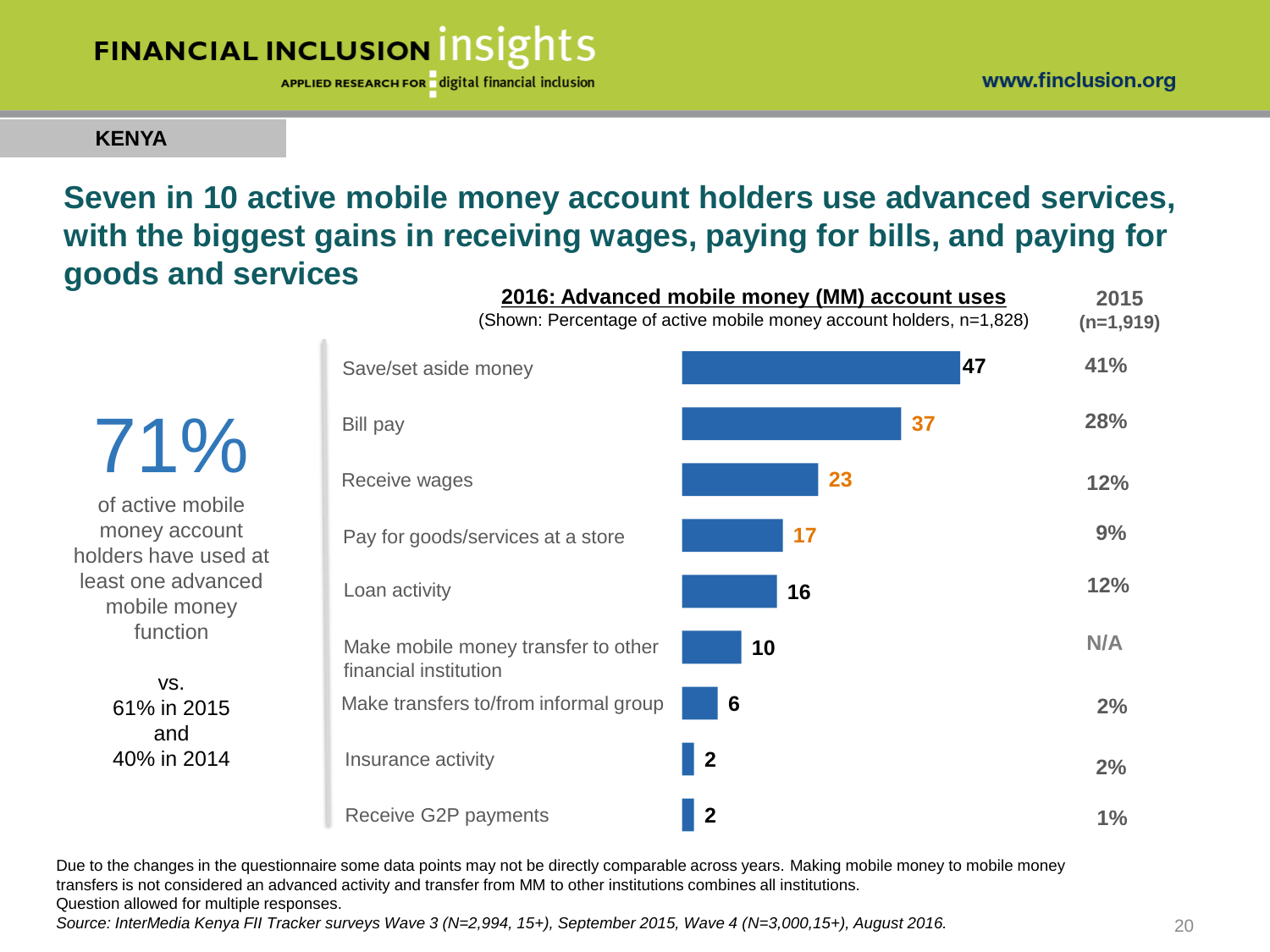

**KENYA**

### **M-PESA is the provider of choice; almost all active mobile money users report having used M-PESA; Equitel users are increasing rapidly**



Active mobile money account holders can have accounts with more than one provider. Missing years are as included in the questionnaire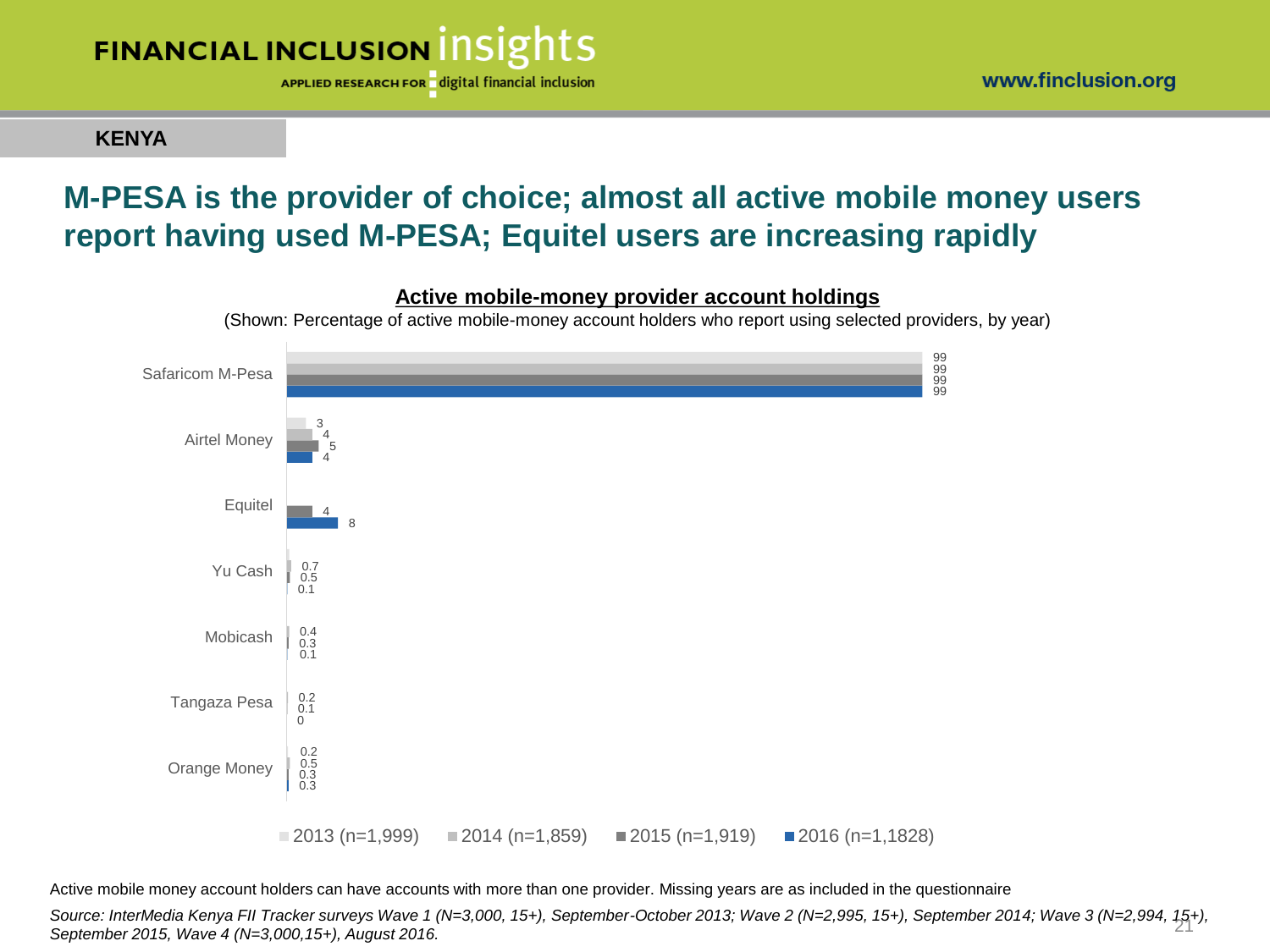

**KENYA**

### **Person-to-person transfers continue to drive mobile money adoption and continued use, along with cash-in, cash-out**



Question allowed for multiple responses.

*Source: InterMedia Kenya FII Tracker surveys Wave 4 (N=3,000,15+), August 2016.*

www.finclusion.org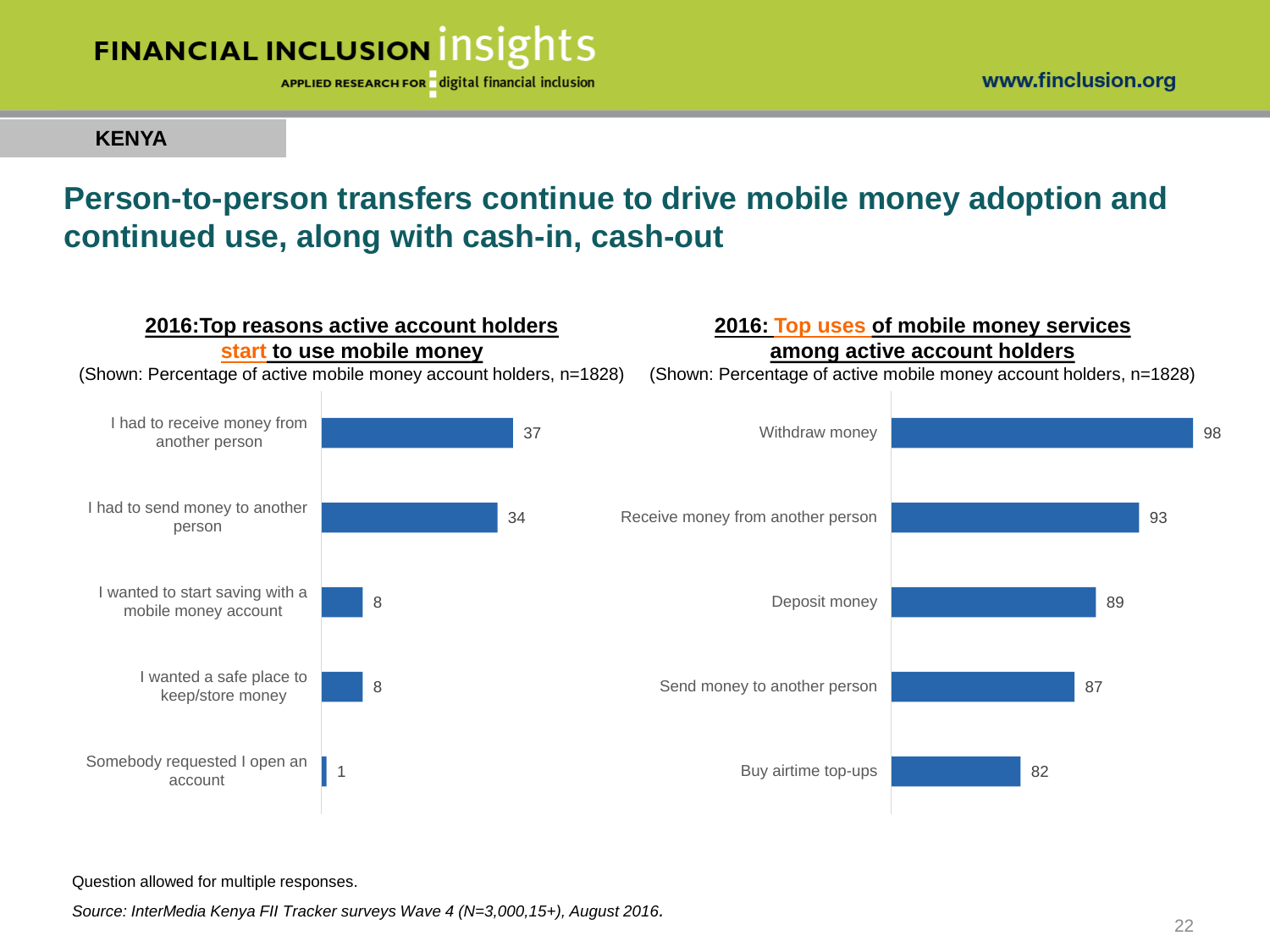

#### **KENYA**

### **There is increased access to digital bank accounts through expanded internet/mobile capabilities**



Digital bank accounts are those that offer at least one of the following options: debit/ATM or credit cards, internet or mobile access, or a digital money transfer capability.

*Source: InterMedia Kenya FII Tracker surveys Wave 3 (N=2,994, 15+), September 2015, Wave 4 (N=3,000,15+), August 2016.*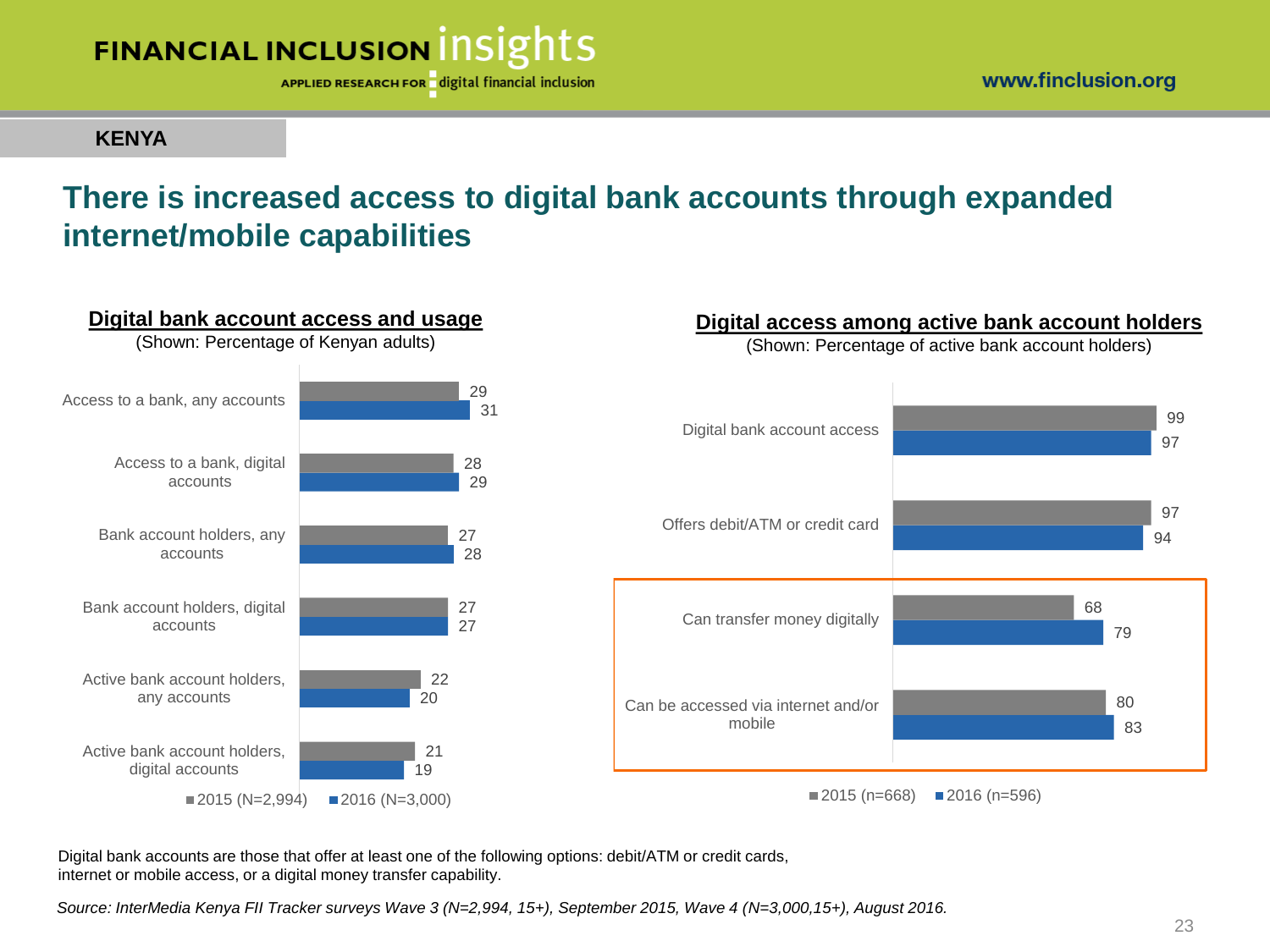

APPLIED RESEARCH FOR digital financial inclusion

**KENYA**

### **Value-added services continued to rapidly expand their customer bases, with new entrants Equitel and KCB-M-PESA showing impressive growth**



#### **Use of value-added services**

(Shown: Percentage of active mobile money account holders for each year)

#### **M-Shwari**

A savings account and credit provider

#### **KCB M-PESA**

A bank-MNO partnership that offers mobile money services exclusively to M-PESA customers.

#### **Equitel**

Savings account and credit provider, and a mobile virtual network operator offering additional telecom services.

#### **Lipa na M-PESA**

A merchant and bill payments tool.

#### **Lipa Karo na M-PESA**

A payment service for school fees.

#### **M-KOPA**

Mobile-money-based product for acquiring solar electric systems

*(Awareness of each service among the total sample)*

 $\blacksquare$ 2013 (n=1,999)  $\blacksquare$ 2014 (n=1,859)  $\blacksquare$ 2015 (n=1,919)  $\blacksquare$ 2016 (n=1,828)

Categories are not mutually exclusive. Services presented as to which year they were included in the survey. Missing years are as included in the questionnaire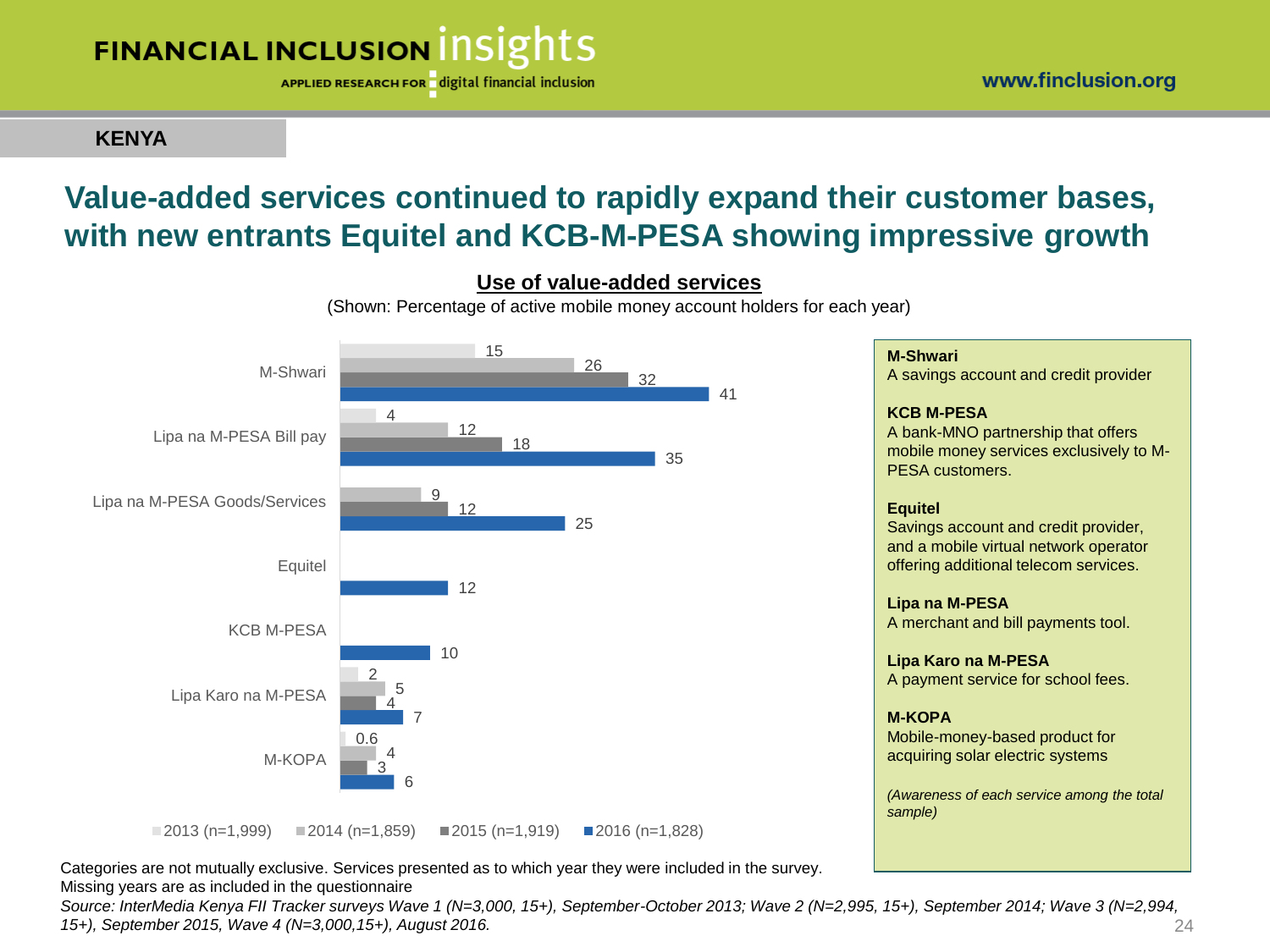

APPLIED RESEARCH FOR digital financial inclusion

### **KENYA**

vs. 81% in 2015 and 77% in 2014

### **Almost nine in 10 bank account holders are active account users; saving and receiving wages are the top uses**

**2016: Advanced bank account uses**

**59 44 42 24 10 6 5** Insurance activity Save/set aside money Bill pay Receive wages Receive G2P Loan activity Transfer from bank to other financial institution **2015 (n=668) 54% 38% N/A% 5% 5% 33% 24%** (Shown: Percentage of active bank account holders, n=596) 88% of active bank account holders have used at least one advanced banking feature

Question allowed for multiple responses. Due to the changes in the questionnaire some data points may not be directly comparable across years. Initially it included Bank to bank transfers

*Source: Source: InterMedia Kenya FII Tracker surveys Wave 3 (N=2,994, 15+), September 2015, Wave 4 (N=3,000,15+), August 2016.*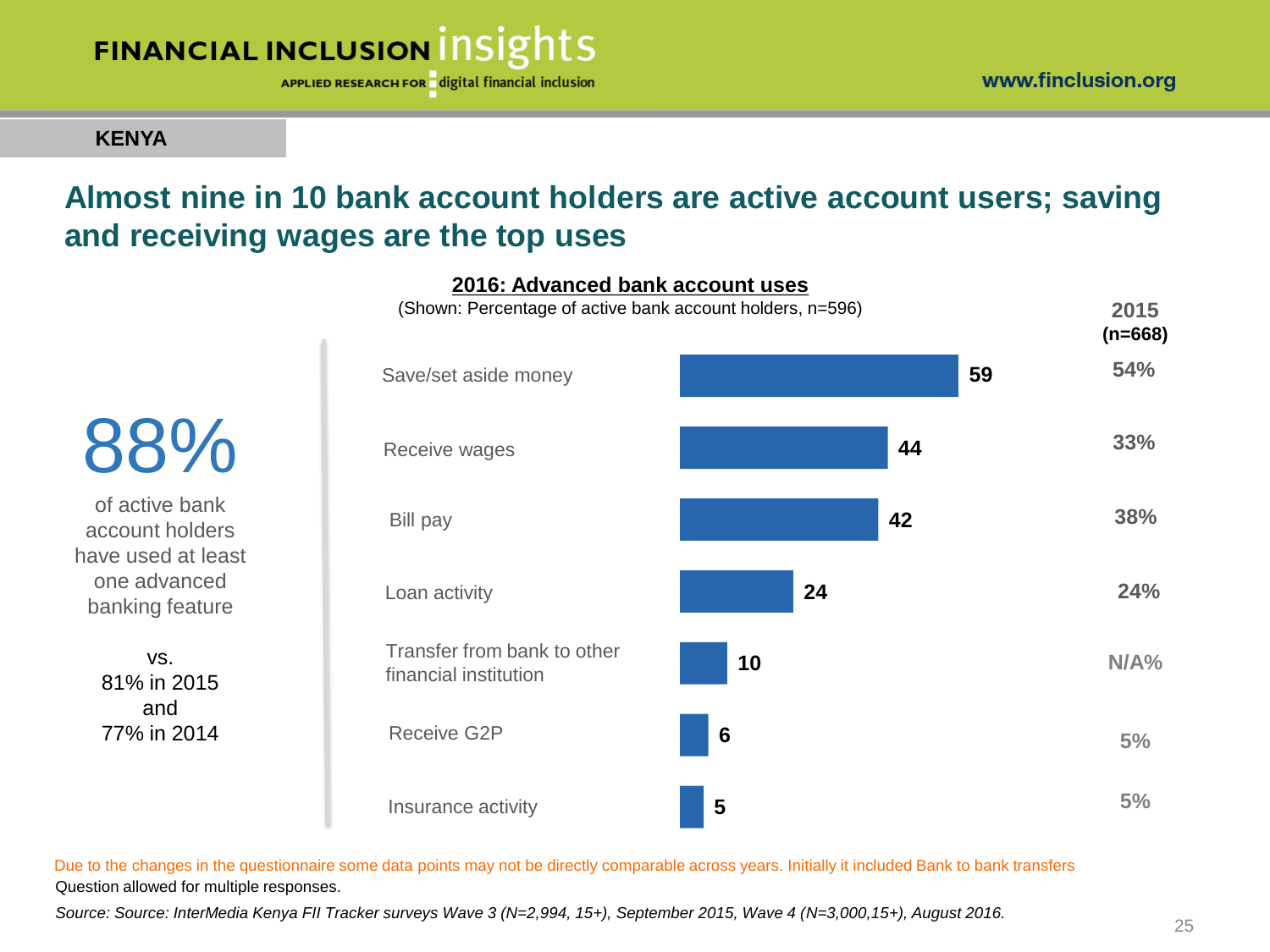

**KENYA**

### **NBFI access increased one percentage point in 2016, registered use and active use showed small decreases**



 $2014$  (N=2,995) 2015 (N=2,994) 2016 (N=3,000)

. \*FII did not measure NBFIs in 2013.

*Source: InterMedia Kenya FII Tracker surveys Wave 3 (N=2,994, 15+), September 2015, Wave 4 (N=3,000,15+), August 2016.*

www.finclusion.org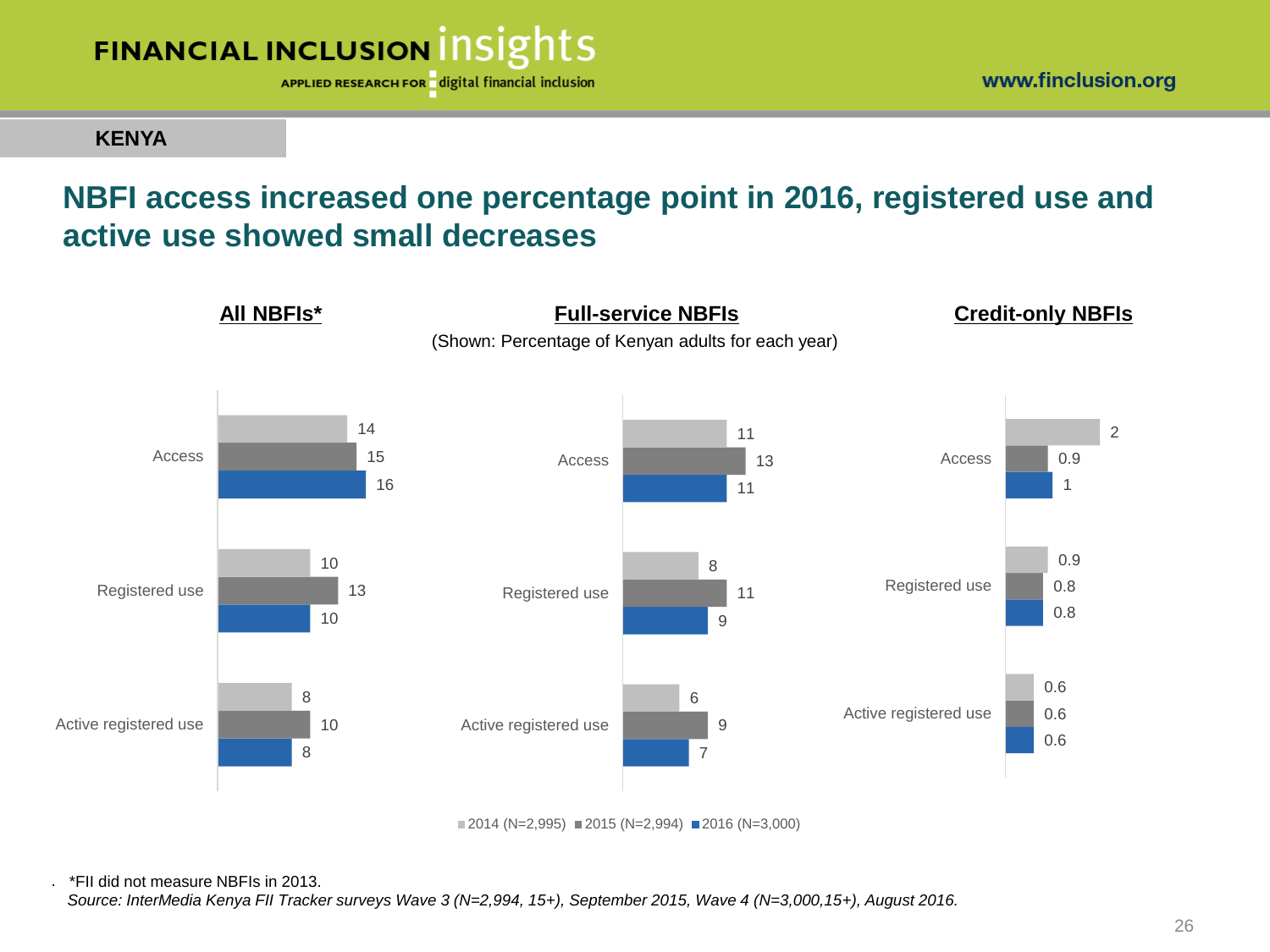

**2016: Nonbank financial institution usage** (Shown: Percentage of Kenyan adults, N=3,000)

APPLIED RESEARCH FOR digital financial inclusion

www.finclusion.org

**2016: Use of nonbank financial institution accounts\*** (Shown: Percentage of account holders for each institution)

#### **KENYA**

### **One in 10 hold full-service NBFI accounts; loans and saving drive usage**



users are too small for further analysis

Question allowed for multiple responses.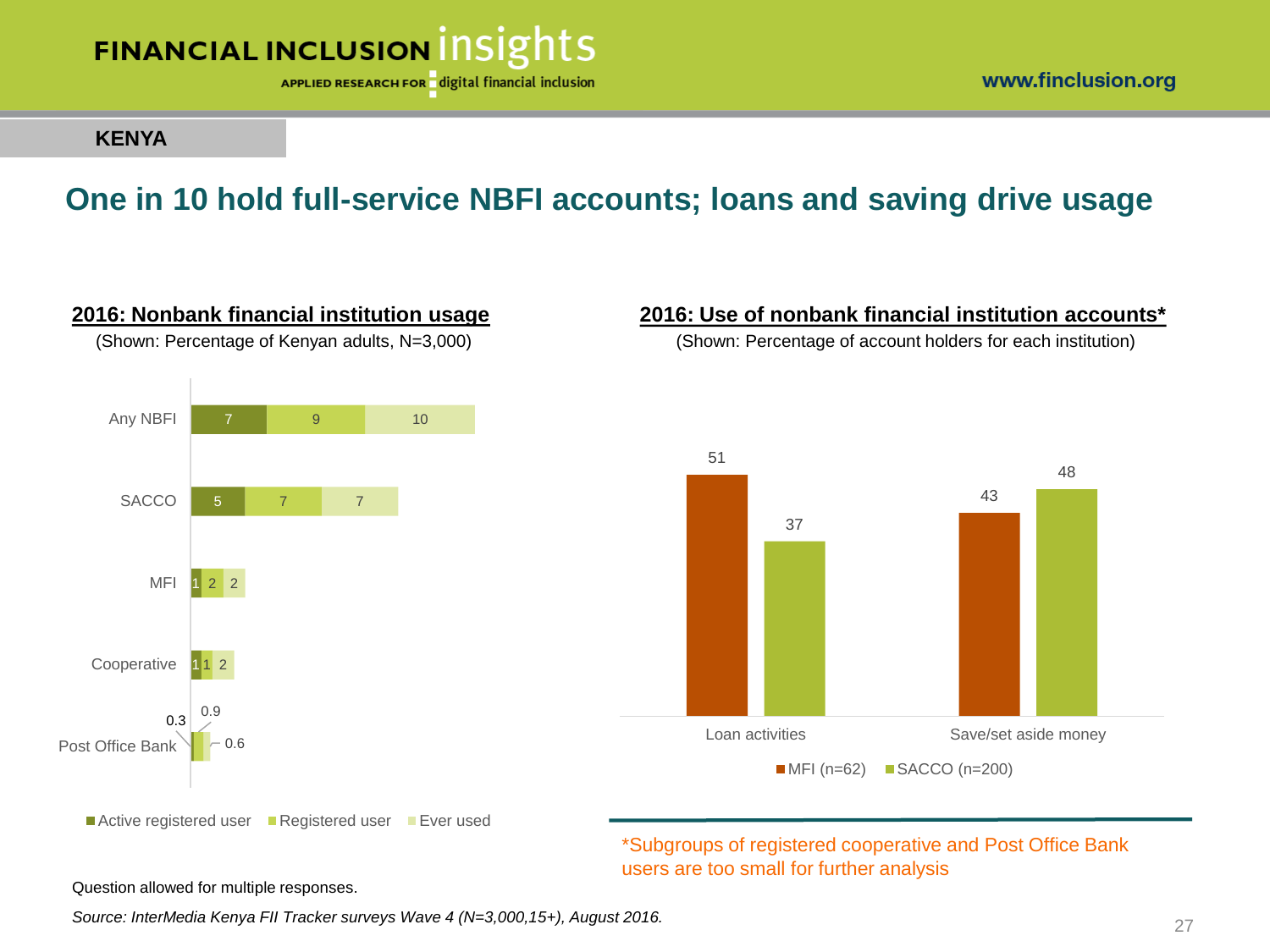APPLIED RESEARCH FOR digital financial inclusion

### **KENYA**

### **Active use of advanced digital financial services increased among account holders; account ownership decreased among poor adults and rural women**

| <b>Main FSP Indicator</b>                                                     | 2014              | 2015   | 2016              | <b>Base Definition</b>                 |  |
|-------------------------------------------------------------------------------|-------------------|--------|-------------------|----------------------------------------|--|
|                                                                               | $\%$              | $\%$   | $\%$              |                                        |  |
|                                                                               | Base <sub>n</sub> | Base n | Base <sub>n</sub> |                                        |  |
| Adults (15+) who actively use digital stored-value accounts                   | 59%               | 62%    | 61%               | All adults                             |  |
|                                                                               | 2,995             | 2,994  | 3,000             |                                        |  |
|                                                                               | 43%               | 48%    | 45%               | All poor<br>(income < \$2.5/day)       |  |
| Poor adults (15+) who actively use digital stored-value accounts              | 1,502             | 1,474  | 1,324             |                                        |  |
|                                                                               | 39%               | 44%    | 42%               | All poor women<br>(income < \$2.5/day) |  |
| Poor women (15+) who actively use digital stored-value accounts               | 916               | 929    | 817               |                                        |  |
|                                                                               | 47%               | 54%    | 51%               | All rural women                        |  |
| Rural women (15+) who actively use digital stored-value accounts              | 1,068             | 1,105  | 1,061             |                                        |  |
| Adults (15+) who actively use digital stored-value accounts and have accessed | 31%               | 41%    | 46%               | All adults                             |  |
| at least one advanced financial service (beyond basic wallet & P2P)           | 2,995             | 2,994  | 3,000             |                                        |  |
| Poor adults (15+) who actively use digital stored-value accounts and have     | 17%               | 25%    | 27%               | All poor<br>(income < \$2.5/day)       |  |
| accessed at least one advanced financial service (beyond basic wallet & P2P)  | 1,502             | 1,474  | 1,324             |                                        |  |
| Poor women (15+) who actively use digital stored-value accounts and have      | 12%               | 20%    | 22%               | All poor women<br>(income < \$2.5/day) |  |
| accessed at least one advanced financial service (beyond basic wallet & P2P)  | 916               | 929    | 817               |                                        |  |
| Rural women (15+) who actively use digital stored-value accounts and have     | 17%               | 29%    | 31%               |                                        |  |
| accessed at least one advanced financial service (beyond basic wallet & P2P)  | 1,068             | 1,105  | 1,061             | All rural women                        |  |

Digital stored-value accounts: accounts in which a monetary value is represented in a digital electronic format and can be retrieved/transferred by the account owner remotely. For this particular study, DSVAs include a bank account or NBFI account with digital access (a card, online access or a mobile phone application) and a mobile money account.

*Source: InterMedia Kenya FII Tracker surveys Wave 2 (N=2,995, 15+), September 2014; Wave 3 (N=2,994, 15+), September 2015, Wave 4 (N=3,000,15+), August 2016.* 28